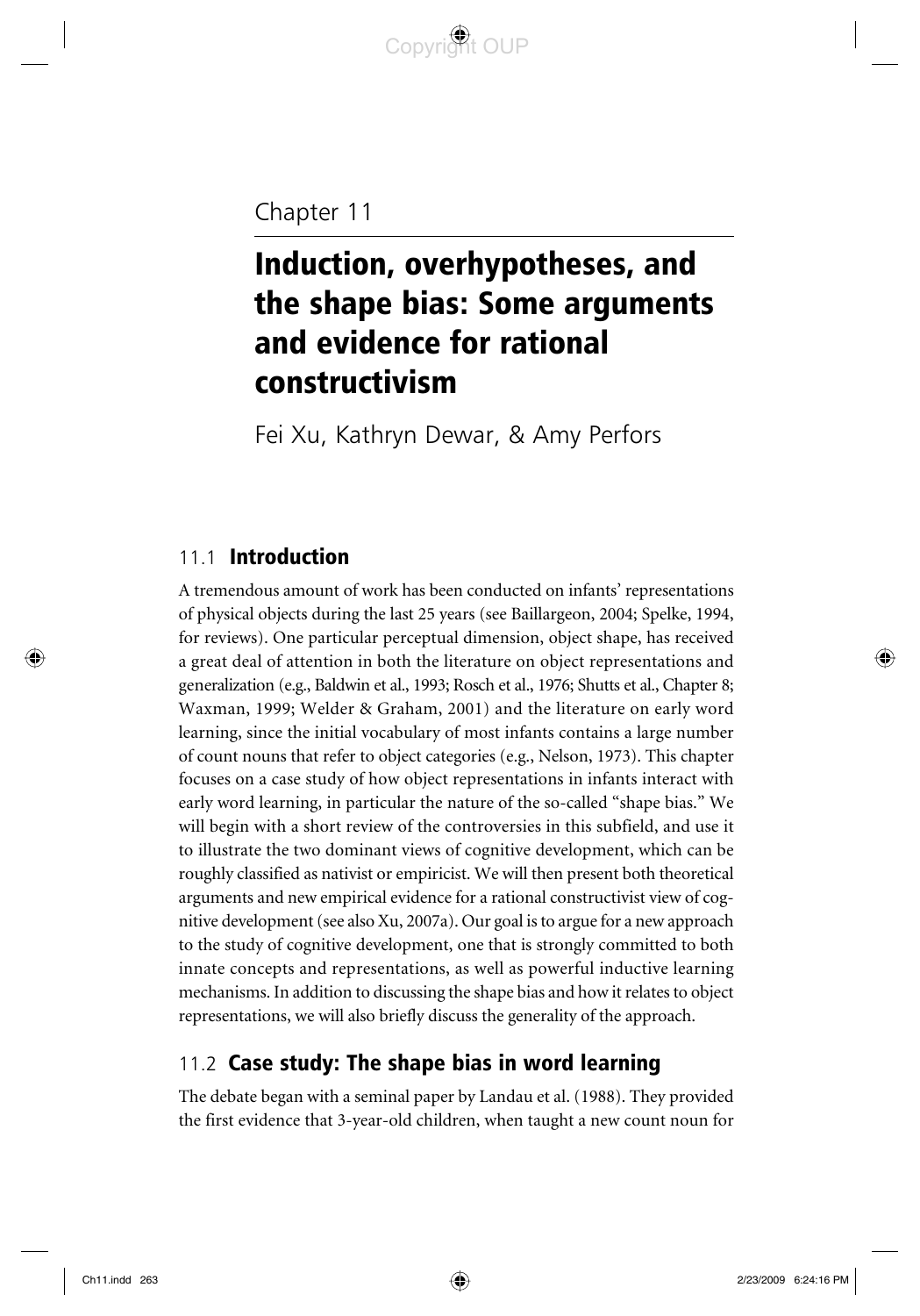an object, generalized the word to other objects that shared the same overall shape as the original object, and ignored variations on other perceptual attributes of the objects such as color, texture, or size. Landau et al. (1988) argued that shape is, perhaps, the most important and salient perceptual dimension that underlies children's rapid learning of count nouns that map onto object categories. Furthermore, these researchers suggested that children could learn that words refer to distinct shapes, based on the correlational information in the input between shape and word usage.

Convrict OUP

A few years later, Soja et al. (1991) reported a series of experiments providing evidence that the ontological distinction between objects and substances, or individuated versus nonindividuated entities, is of great importance in early word meaning. They showed that 2-year-old children, who have not mastered the count and/or mass syntax of English, generalized novel words for objects based on shape similarity whereas they generalized novel words for substances based on material kind. These researchers argued that early words refer to kinds, not just distinct shapes. Although Soja et al. were not explicit about what they thought the status of the shape bias was, one reading of their work is that children assume that words for objects refer to kinds, and that shape is a particularly salient cue (perhaps even innately given) for kind membership.

 Numerous follow-up studies have been conducted in the last two decades, and the debate continues at present—the journal *Developmental Science* devoted a special section on the topic recently (see Markson et al., 2008; Samuelson & Bloom, 2008). Both sides of the debate have conducted ingenious experiments to provide empirical evidence for their point of view. However, neither is convinced by the arguments marshaled by the other side.

Three controversies persist in this debate and they remain unresolved. First, is the shape bias innate or learned? Second, do early words (count nouns) refer to distinct shapes or distinct kinds? Third, what is the mechanism for acquiring the shape bias if it is learned?

Nativists and empiricists give different answers to the first question about innateness. If the shape bias is construed as a solution to the induction problem of word meaning (a la Quine, 1960; Soja et al., 1991), a natural conclusion is that it may have to be innate. That is, if the point of positing the shape bias were to eliminate other hypotheses (e.g., count nouns refer to objects with a shared color; count nouns refer to objects with a shared texture; etc.), then it would be a bit odd to say that the bias itself is learned (although see more discussion in later sections of this chapter). Thus, one version of the shape bias, perhaps the strongest version, is to posit that young children have a bias to pay attention to object shape and to generalize count nouns based on shape similarity. Alternatively, the shape bias may be the product of some

⊕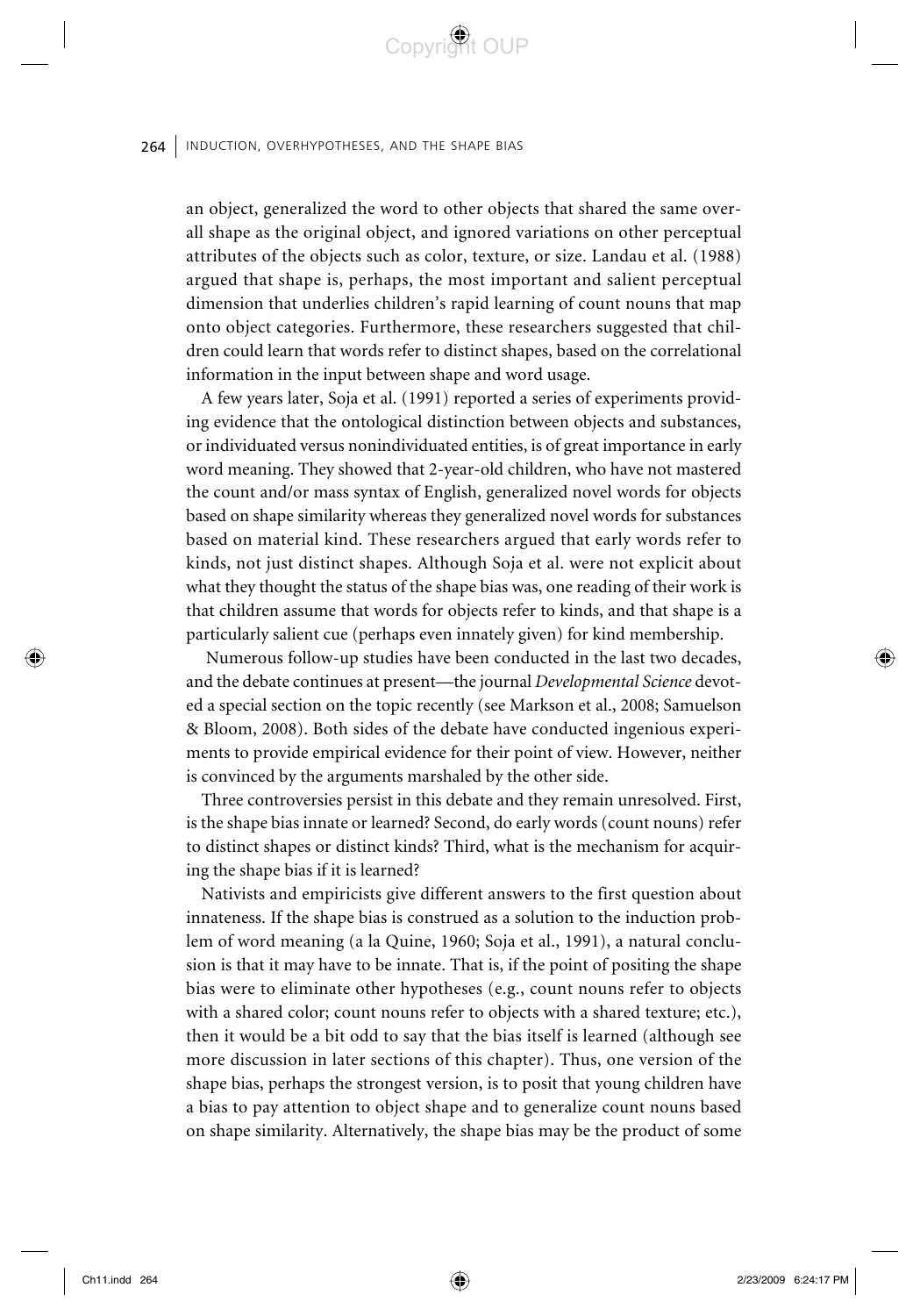learning process. One candidate under consideration is that the shape bias is the result of associating object properties with word usage (e.g., Colunga & Smith, 2005; Samuelson, 2005; Smith et al., 2002).

Copyright OUP

A careful reading of the literature suggests that nativists, who are particularly concerned with positing biases to solve Quine's induction problem, have mostly claimed that young children assume that 'count nouns refer to object kinds' and have not discussed in great detail the status of the shape bias itself (e.g., Markman, 1989; Soja et al., 1991). However, the notion of kinds is quite abstract and it is not clear how a child is supposed to discover it: What are the perceptual dimensions that signal that objects belong to the same kind? We see two solutions: one is to say that some perceptual dimensions are privileged from the beginning, for instance, shape; the other is to say that the shape bias is learned from the input. Nativists seem to be more sympathetic to the latter view (e.g., Macnamara, 1982; Markson et al., 2008; Soja et al., 1991), *yet* there is no learning mechanism proposed in any of their papers!

Nativists and empiricists also give different answers to the second question: Do early words refer to kinds or distinct shapes? The nativist view suggests that children assume that early words refer to distinct kinds and shape as a cue to kind membership (e.g., Diesendruck & Bloom, 2003; Markson et al., 2008; Soja et al., 1991). This view grants the child some notion of kind that is more abstract than just clusters of perceptual properties such as shape, texture, and color. The reason why the shape bias is important is that shape turns out to be a reliable cue for identifying the kinds in a child's environment. In contrast, the empiricist view suggests that compared to other perceptual dimensions of objects such as texture or color, shape correlates better with word usage. Because the child is trying to figure out how to generalize words, he or she notices this correlation between shape and word usage, and concludes that words (count nouns) refer to objects that share a common shape. Most empiricists would get rid of the notion of kind entirely; for them, the notion of a kind may be reduced to clusters of perceptual properties of objects (e.g., Colunga & Smith, 2005).

Lastly, nativisits and empiricists (unsurprisingly) give different answers to the question of learning. If the shape bias is innate and it provides a solution to the problem of induction in word learning, then no learning mechanism is needed. Curiously, most nativists do not claim that the shape bias is innate (see the following for some possible reasons for this). However, this leaves the nativists in an uncomfortable position of not having a learning story at all. In contrast, the empiricists have provided detailed studies and models of how associative mechanisms may be responsible for the emergence of the

⊕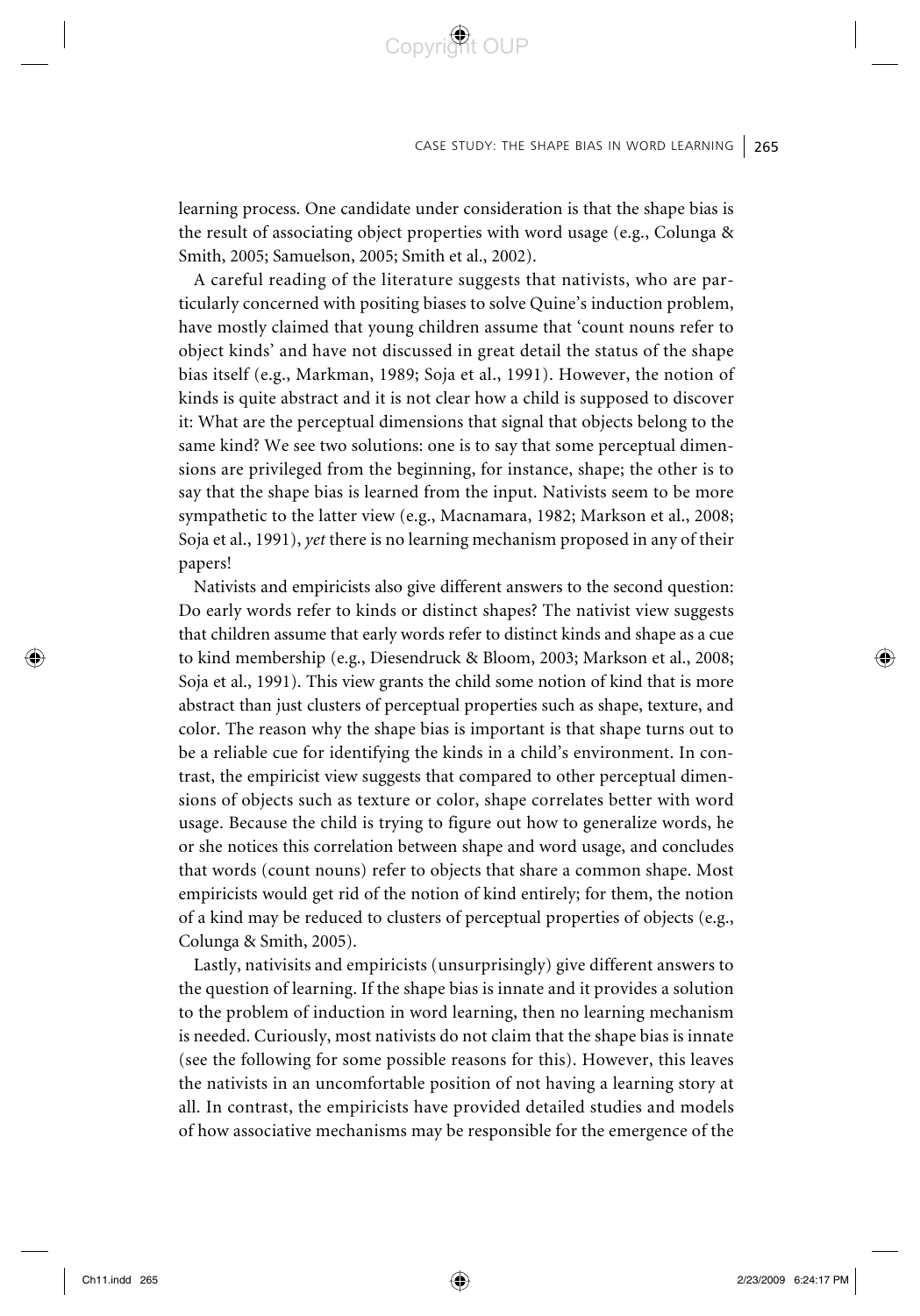shape bias in early word leaning (e.g., Colunga & Smith, 2005; Smith et al., 2002).

Convrict OUP

Here we take issue with both sides. We will argue that neither view is descriptively or explanatorily adequate. We begin with pointing out a few problems with each of the two standard views.

From the nativist prespective, one thorny problem is that as soon as one looks carefully at the early lexicon, one discovers that the count nouns that refer to object categories vary in terms of the salient perceptual dimension along which they are generalized. For example, for the garden-variety artifact objects, shape is a good indicator for kind membership. However, for animal kinds (which are abundant in the early lexicon), shape is not quite as important and both texture and shape matter for generalization. For food kinds (which are also abundant in the early lexicon), color is perhaps the most important perceptual dimension and shape is not particularly important or salient (e.g., Jones & Smith, 2002). This may be one reason why most nativists do not make the strong claim that the shape bias is innate. However, this leaves the nativists with two problems: one is that we no longer have a solution for the problem of induction in word learning; the other is that nativists offer no mechanisms for how the shape bias is learned. This view now looks neither descriptively nor explanatorily adequate.

The empiricists run into problems as well. Several studies have shown that 2-year-old children take shape to be a heuristic in learning words, but only under some circumstances. Gelman and Ebeling (1998) showed that if a shape is created accidentally, children do not use it as the basis for their word generalization. It is only when a shape is created intentionally that it becomes the basis for word generalization. Similarly, Bloom and Markson (1998) and Diesendruck and Bloom (2003) showed that shape is a proxy for kind and the shape bias is not specific to word learning. In addition, the elegant and impressive training study conducted by Smith et al. (2002) seems to provide evidence *against* a pure associative learning view of the shape bias. In this study, 17-month-old infants were brought into the laboratory once each week for a total of 8 weeks and given a set of training objects with perfect shape regularity while being taught a small number of count nouns. The results showed that the training facilitated the emergence of the shape bias for the novel words they had been exposed to; moreover, the children who were in the experimental condition, and not the ones in the control condition, showed a faster rate of vocabulary acquisition outside of the laboratory! On the one hand, this is a beautiful demonstration that a bias may be trained with a relatively small amount of data; on the other hand, the rapid learning demonstrated by the children calls into question whether

⊕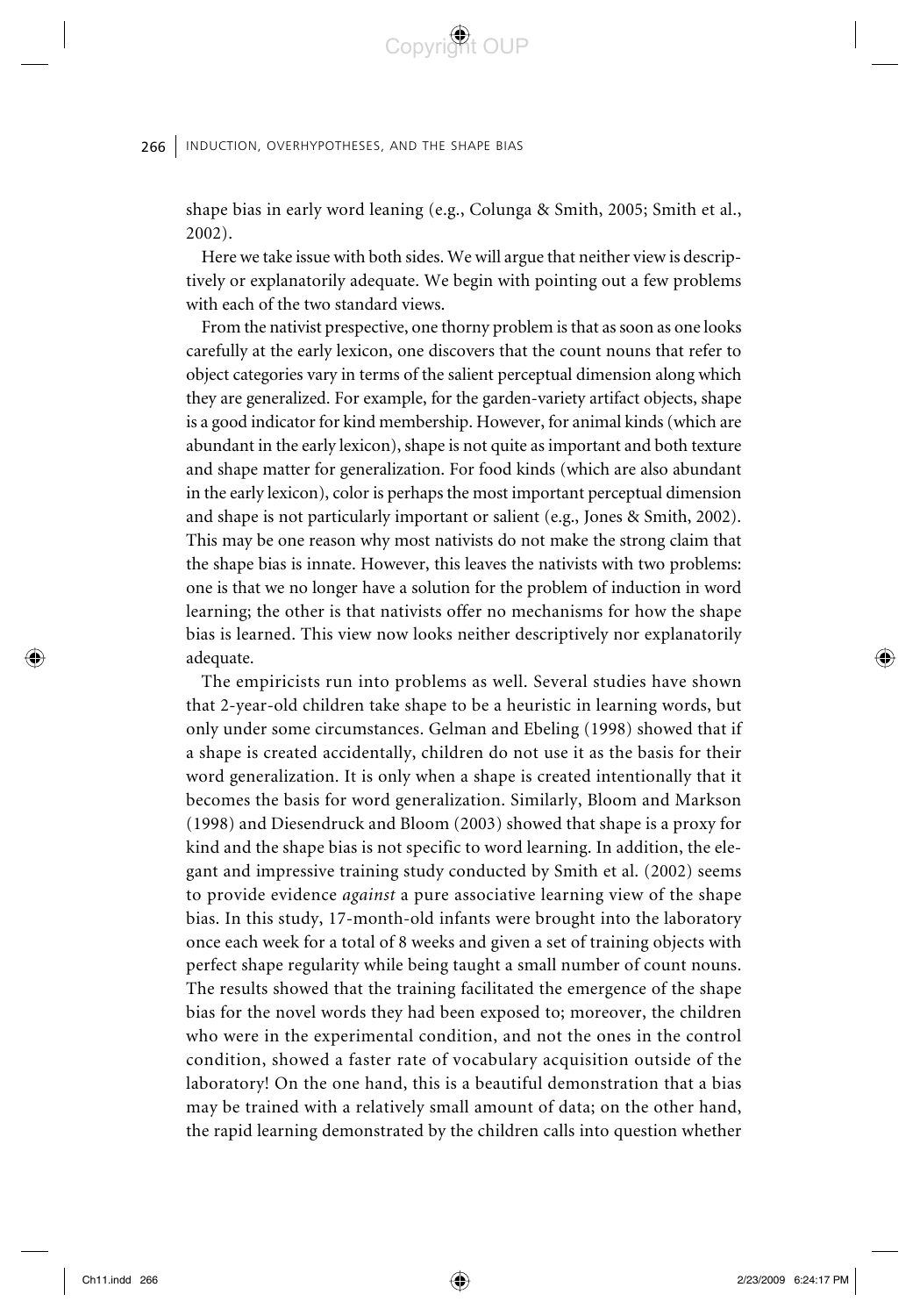associative learning mechanisms, which are often slow and laborious, provide an adequate account for these empirical findings.<sup>1</sup>

Copyright OUP

Smith et al. (2002) hypothesized that learning the shape bias amounts to making generalizations on two levels. On one level, the child learns that 'cups are cup-shaped, cats are cat-shaped, balls are ball-shaped', and so on. These are the first-order generalizations. On a higher level, the child posits a variable and forms a second-level generalization such as 'Xs are X-shaped'. This is a generalization over all count nouns in the lexicon, not just any particular count noun. By making the second-level generalization, the child is now in a position to apply the shape bias to all new count nouns that he or she might learn in the future. The second-level generalization provides a powerful tool for future learning. The ability to extract a variable, however, is not easily implemented in standard neural network models (see Marcus, 2001, for a critique). Submitting that young learners are capable of extracting variables of this kind is, itself, a concession from the more hardcore empiricist view of learning. Again, this view now looks neither descriptively nor explanatorily adequate.

For the rest of this chapter, we will attempt to characterize a new view—the rational constructivist view—of development (see also Xu, 2007a). This view differs from both of the standard views, and it provides a resolution to the longstanding debate on the nature of the shape bias. In the course of articulating this view, we borrow from two sources: one is the theory of induction explicated by Nelson Goodman (1955), and the other is the machinery of Bayesian inference. We will also report new empirical results that provide support for this view of development.

Most of the studies we see in the literature on the nature of the shape bias have been conducted with 2-, 3-, and 4-year-old children. Recently though, there have been a few studies investigating the importance of shape in property induction, and object categorization and individuation in infants (e.g., Graham et al., 2004; Waxman, 1999; Welder & Graham, 2001; Xu et al., 2004). These studies provide evidence for the privileged role of shape, but mostly they have not focused on word learning per se. We have recently completed several studies to address the three controversies in the shape bias debate systematically in 9- to 12-month-old infants (Dewar & Xu, 2007, 2008, in press; Perfors et al., 2007). These studies investigate the onset of the shape bias, the issue of innateness, and the issue of the learning mechanism.

 $<sup>1</sup>$  The reader may think that these training studies provide the best evidence for a learned</sup> shape bias. However, a possible alternative hypothesis for the effects of training is that perhaps children were more ready for being trained on the dimension of shape, so the laboratory exposure was particularly effective. That is, the training may have served the role of 'triggering' a small but preexisting bias and simply accelerated the rate of development.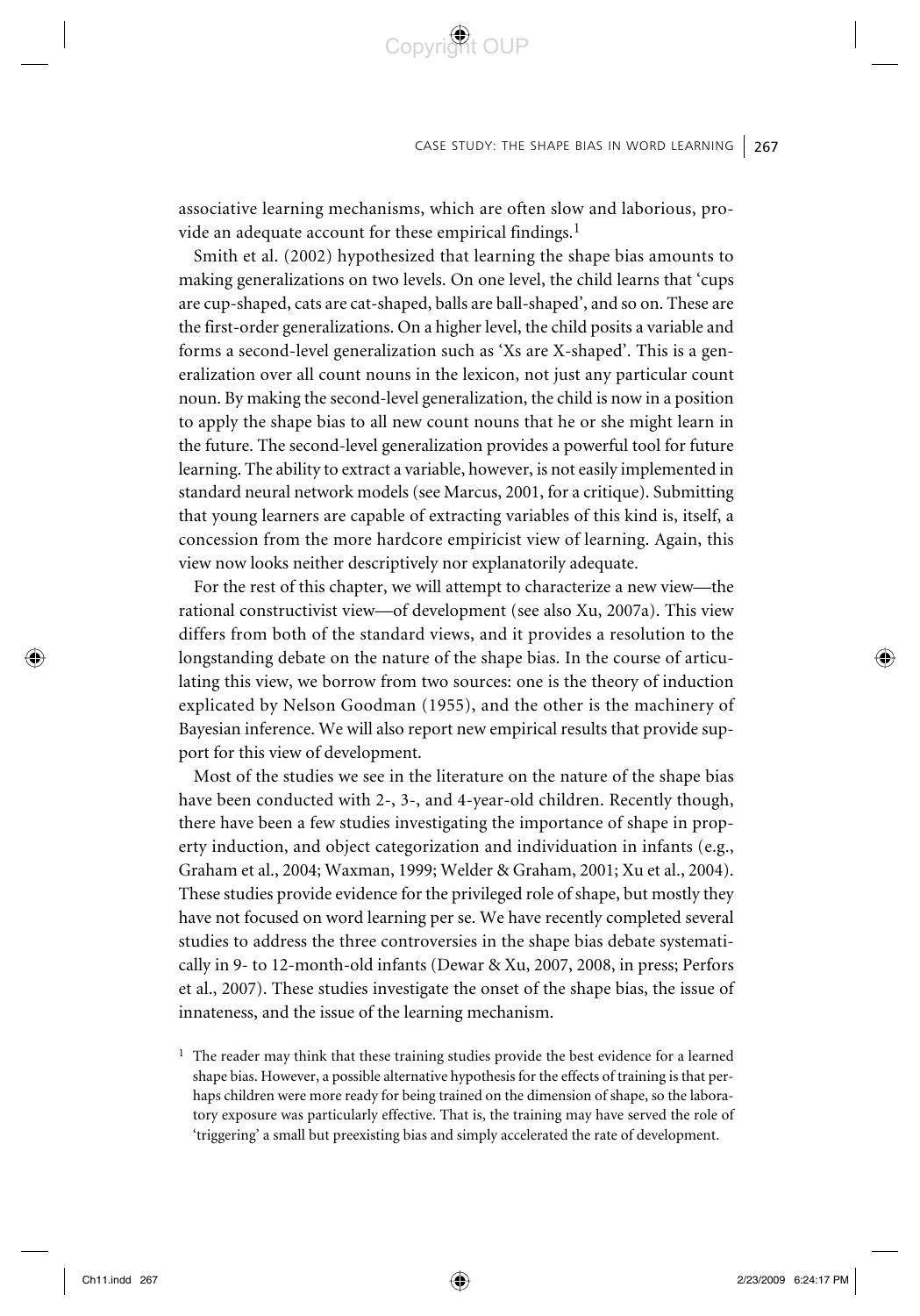## 11.3 When do we first see some sensitivity to shape in a word learning context?

Analyses of spontaneous language production by young children suggest that the shape bias may emerge as early as 17–24 months (Samuelson & Smith, 2005). What about infants who are at the beginning of word learning: that is, the beginning of comprehending words for object categories? We developed a new method to investigate this question with 9-month-old infants (Dewar & Xu, 2007). In these looking-time experiments, infants watched some events unfold on a puppet stage. We first familiarized the infant with some object pairs. A box was presented on the stage, with the experimenter sitting behind it. After drawing the infant's attention to the box, 'Look, [baby's name]!' the experimenter opened the front panel of the box and revealed a pair of objects sitting side by side inside the box. The object pair consisted of either two identical objects (e.g., two identical toy fish) or two different objects (e.g., a toy frog and a toy dog). The two different objects differed in shape and color (e.g., a toy frog-like animal and a toy dog-like animal). On alternate familiarization trials, the infant saw either an identical pair or a different pair. A total of eight familiarization trials were shown to each infant; the second set of four was a repetition of the first set of four. Thus, we have given each infant some idea as to what to expect inside the box: a pair of identical objects or a pair of different objects.

After the familiarization trials, the test trials began. On each test trial, the same box was presented on the stage, with its front panel closed. The experimenter looked into a top opening of the box and labeled the objects inside. On a two-word trial, she said in infant-directed speech, 'I see a zav! I see a fep!' thrice; on a one-word trial, she said, 'I see a wug! I see a wug!' thrice (Fig. 11.1). The question was whether the infant expected the contents of the box to be predicted by the labeling information. For an adult, hearing two distinct labels will lead to the expectation that the box contains two different objects whereas hearing one label repeated will lead to the expectation that the box contains two identical objects. What about 9-month-old infants? After the labeling information was presented, the experimenter opened the front panel of the box to reveal either two identical objects or two different objects. The experimenter lowered her head and gaze, and the infant's looking times were recorded. If the infant had the same expectations as an adult, she should look longer at the identical objects upon hearing two labels because that was the unexpected outcome. Conversely, the infant should look longer at the different objects upon hearing one label repeated because that was the unexpected outcome. The results were consistent with these predictions—infants' looking times were predicted by the linguistic information provided.

⊕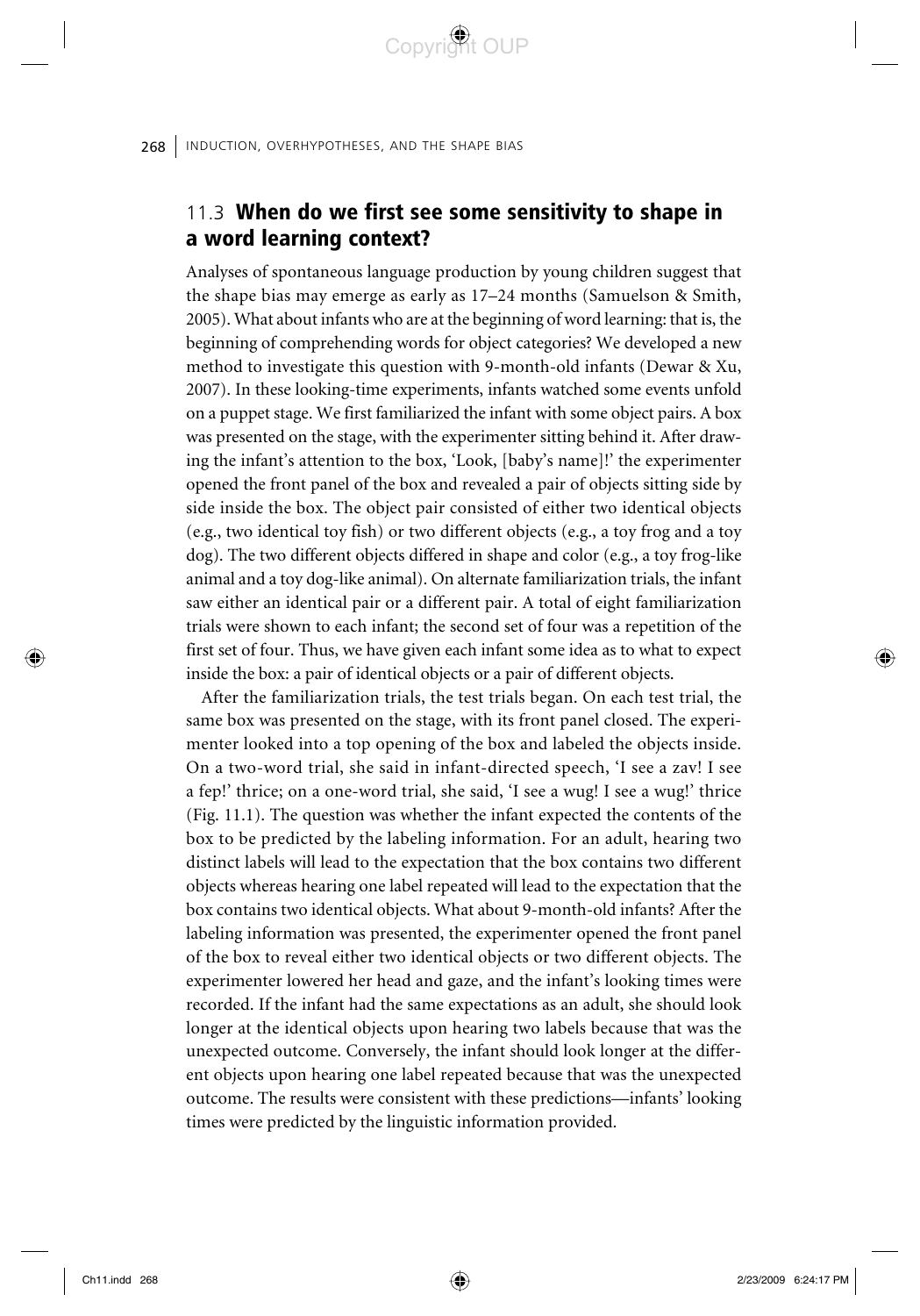

#### SENSITIVITY TO SHAPE IN A WORD LEARNING CONTEXT | 269



Fig. 11.1 Familiarization and test events from Dewar and Xu (2007).

So far we have only shown that 9-month-old infants expect distinct labels to refer to different-looking objects. In the next two experiments, we used the same methodology but used objects that differed only in shape or only in color. The rationale was that if shape was privileged early on, we might find that infants expect distinct labels to refer to different-shaped objects but not different-colored objects.

In the second experiment, infants were familiarized with pairs of objects that were either identical or differed only in shape. On the test trials, either two distinct labels or one repeated label were provided. The box was then opened to reveal its contents and looking times were recorded. We found that infants looked longer at the identical object pair upon hearing two distinct labels whereas they looked longer at the different-shaped object pair upon hearing one label repeated.

◈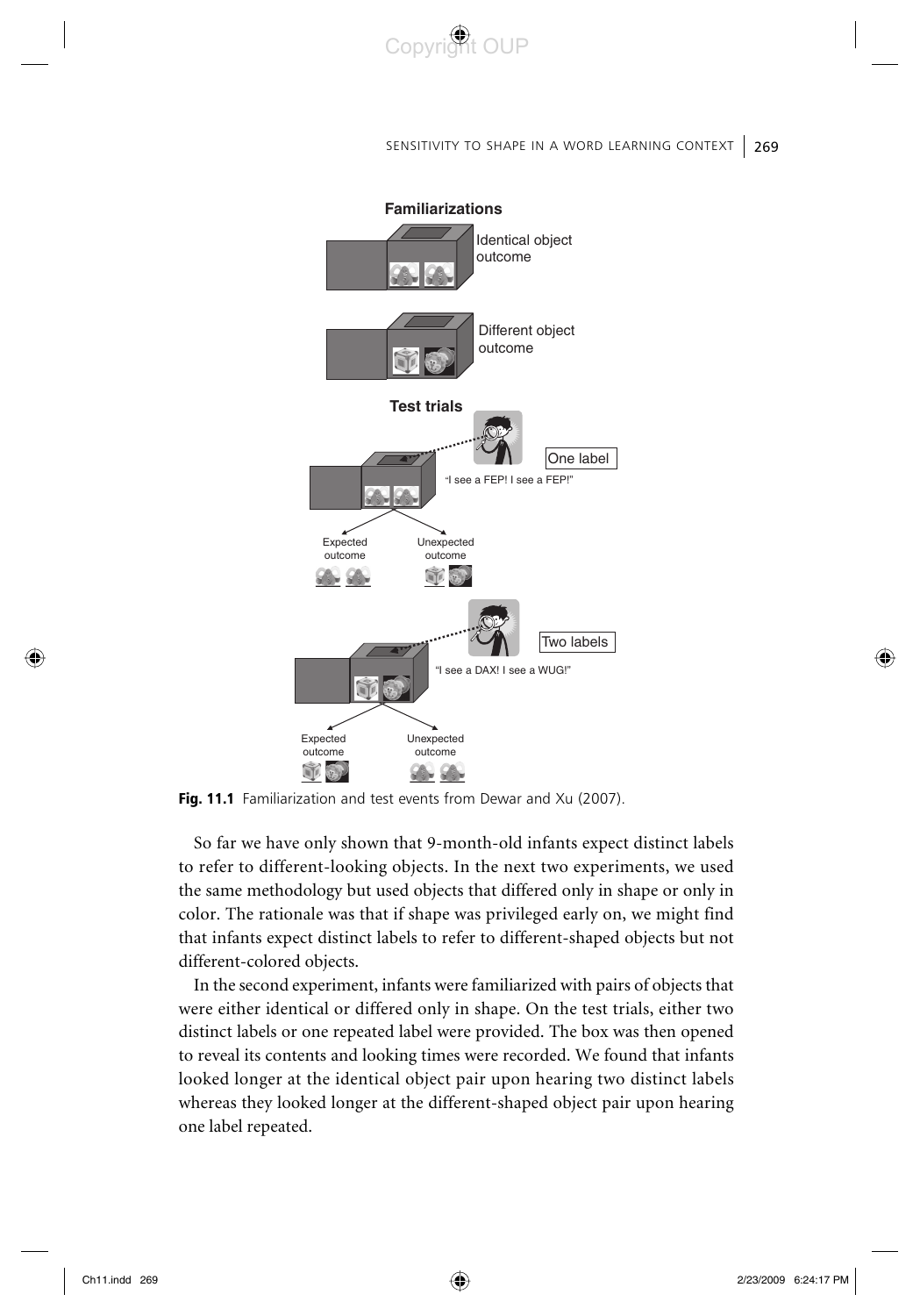In the third experiment, infants were familiarized with pairs of objects that were either identical or differed only in color. Again, either two distinct labels or one repeated label were provided on the test trials. We found that infants' looking times were not predicted by the number of labels; they looked longer at the different-colored object pair on all trials.

Copyright OUP

Taken together, the results of these three experiments suggest that at as young as 9 months of age, infants expect distinct labels to refer to differentshaped, but not different-colored, objects. The sensitivity to the perceptual dimension of shape appears to emerge at the very beginning of word learning (Dewar & Xu, 2007).2

Is the sensitivity to shape innately given or learned? The studies we have described so far do not address this question. With older children, both corpus analyses and word-learning experiments suggest that names for different domains of objects—animals, artifacts, food objects—have different perceptual correlates. Shape is a very salient and reliable cue for artifact categories whereas both shape and texture matter for animal categories. For food objects, color and texture are more reliable cues for category membership than shape (e.g., Jones & Smith, 2002). What about for infants? It is conceivable that infants start off considering shape as the most important perceptual dimension for word meaning, and later on they start to use different perceptual dimensions for different domains given the input.

To investigate the origin of the shape bias, we conducted another series of experiments with food objects. The general methodology was the same as Dewar and Xu (2007), but we used objects that looked like food objects. The objects were made out of Fema (a material similar to play dough that, once baked, becomes solid) and they were made to look like a slice of watermelon or a bunch of grapes, and so on. Before the experiment started, the experimenter picked up each of the food object and pretended to eat it. The rest of the experiment used the same procedure as Dewar and Xu (2007). In each of two experiments, the object pairs differed only in shape or only in color. With 9-month-old infants, we found no sensitivity to shape: their looking times were not predicted by the labeling information. With 9-month-old girls, but not boys, we found some sensitivity to color: the girls' looking times were predicted by the labeling information when they were presented with different-colored food objects (Dewar & Xu, 2008). Preliminary results from

◈

<sup>2</sup> The reader may think that these experiments contradict the results of the Smith et al. (2002) training studies. However, in Dewar and Xu (2007), no specific mapping between a word and an object was required. All the infants had to do was the use the number of labels to predict which two objects should be revealed inside the box. Thus, the informationprocessing demand was lower in these experiments, and that might account for the early sensitivity to shape we have found.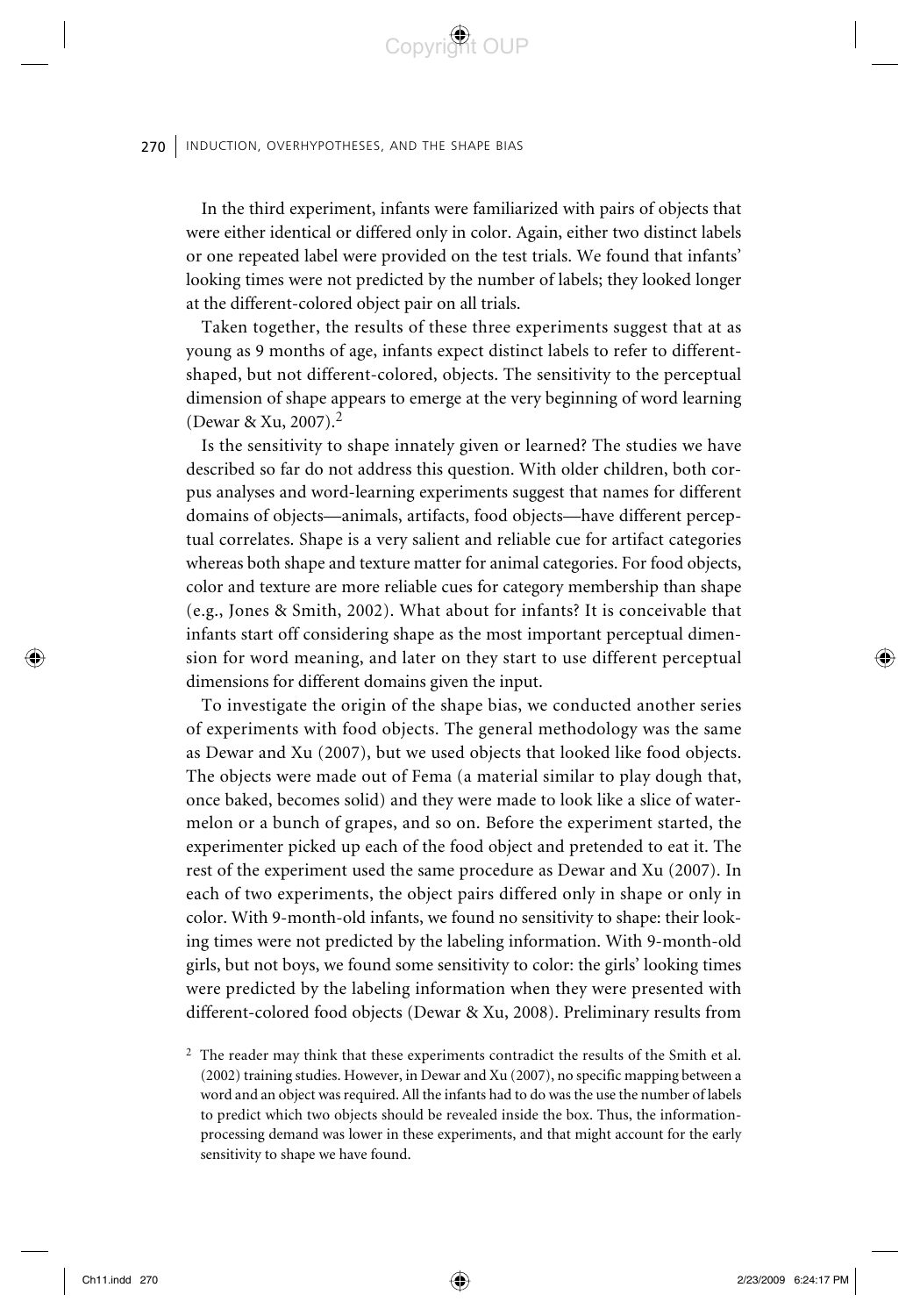12-month-old infants suggest color sensitivity for the whole age group when given labeling information. We are currently investigating if shape also emerges as a reliable cue for category membership with food objects by 12 months.

Copyright OUP

The results of this second series of experiments show that shape is not a privileged perceptual dimension for all object categories. As early as we can test, infants show differential sensitivity to shape or color depending on the domain of objects under consideration. It was remarkable and surprising to find sensitivity to color as early as 9 months, albeit only in girls. These two sets of studies strongly indicate a *learned* shape bias that is driven by environmental input.

### 11.4 Do early words refer to kinds or shapes?

Have we settled the disagreements between the nativists and the empiricists vis a vis the origin and the nature of the shape bias? Not yet. The empirical results we just described indicate a *learned* bias, but we still do not know if early words and/or count nouns refer to distinct shapes or distinct kinds. On the latter view, shape is a reliable cue to kind membership and infants observe this regularity from the input quite early on.

Several studies with 2- to 4-year-old children show that shape is a proxy for kind membership. For example, Gelman & Ebeling (1998) showed 2 and 3-year-old children line drawings roughly shaped like various namable objects. For half the participants, each line drawing was described as depicting a shape that was created intentionally (e.g., someone painted a picture). For the remaining participants, each drawing was described as depicting a shape that was created accidentally (e.g., someone spilled some paint). Participants were asked to name each picture. The findings suggest that children used shape as the basis of naming primarily when the shapes were intentional. Although shape does play an important role in children's early naming, other factors are also important, including the mental state of the picture's creator.

Similarly, Bloom and Markson (1998) found that when a picture was ambiguous (e.g., resembling both a balloon and a lollipop), 3- and 4-year-olds named the picture based on the creative intent of the artist. These results demonstrate that the sameness of shape is not sufficient in determining children's naming preferences: something can be shaped like a lollipop, but not called 'a lollipop'. These studies suggest that for young children, labels for objects (and pictorial representations of those objects) are not wholly determined by shape similarity; shape may be a proxy for kind membership (see also Cimpian & Markman, 2005). A recent study provides evidence that infants as young as 18 months take into account both perceptual and conceptual knowledge when extending a novel word. Booth et al. (2005) found that when targets were described as

⊕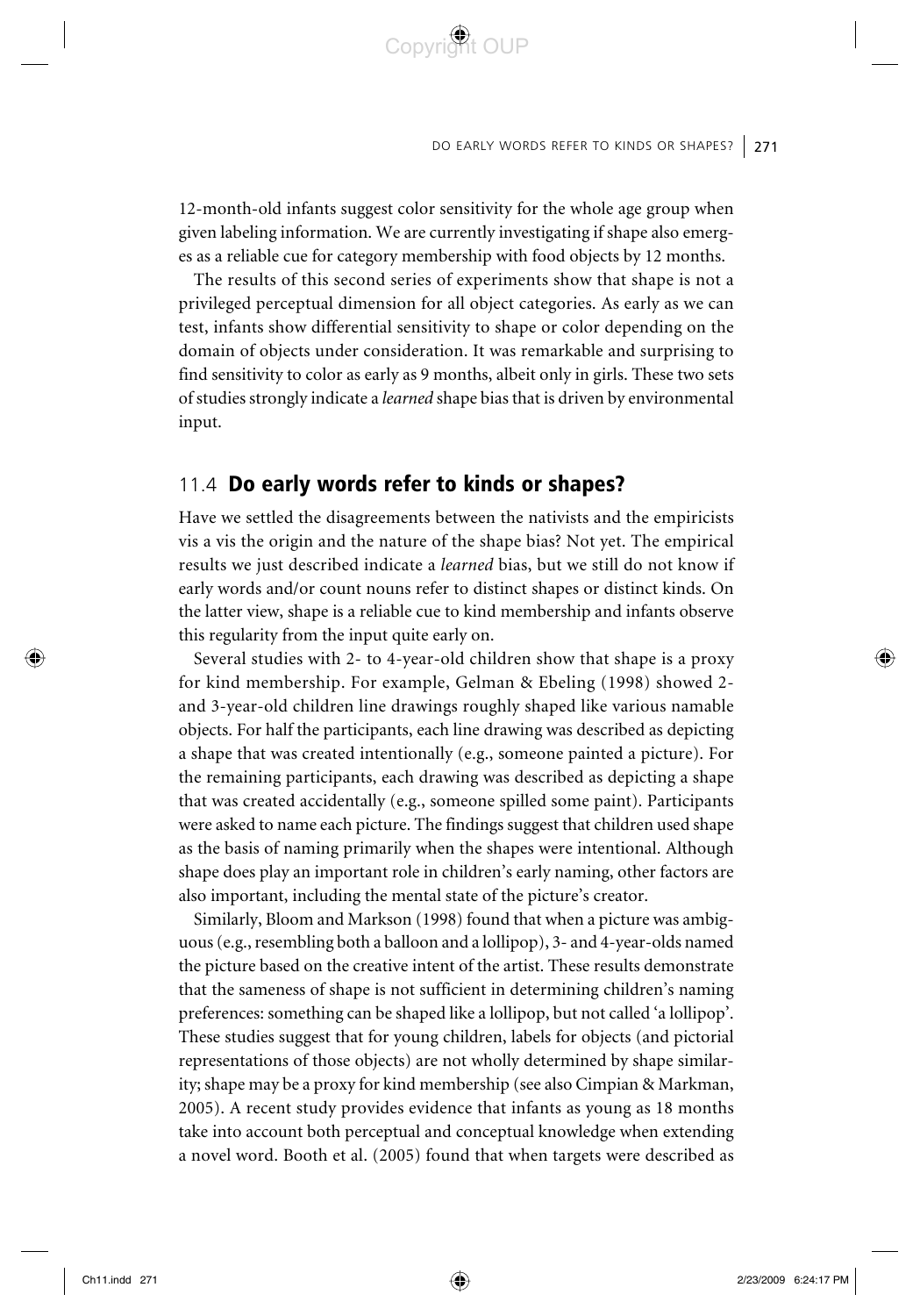artifacts, infants extended on the basis of shape; however, when targets were described as animates, infants extended on the basis of both shape and texture. These findings suggest that shape is being used as a cue for kind membership in children's naming (see also Shutts et al., Chapter 8).

Convrict OUP

By 18 months of age, children expect words for object categories to refer to kinds. However, it remains an open question whether infants who are at the beginning of word learning hold the same expectations. It may be the case that infants expect words to refer to distinct shapes and, later in development, they realize that shape is correlated with kind membership.

How can we get at the question of kind versus shape in infants? In a recent study, we borrowed an idea from previous studies with preschoolers, and developed a methodology that could be used to test much younger infants: a group of 10-month-olds. One way to distinguish between shape versus kind is by investigating infants' expectations about nonobvious properties (Baldwin et al., 1993; Graham et al., 2004; Welder & Graham, 2001). The notion of kind implies that members of the same kind share deep, internal, nonobvious properties, and their shared surface perceptual properties are caused by the shared deeper causal properties, a la psychological essentialism (Gelman, 2003; Medin & Ortony, 1989). If early count nouns refer to distinct shapes, we should see no effects of nonobvious properties. If, on the other hand, early count nouns refer to kinds, we may expect to see labeling predict internal, nonobvious properties of objects.

We therefore designed a study that pitted perceptual similarity against labeling, and we asked if 10-month-old infants would use the labeling information to predict internal, nonobvious properties, in this case, sound properties (Dewar & Xu, in press). We used a between-subject design: half of the infants were familiarized with identical object pairs, and the other half of the infants were familiarized with different-looking object pairs (see Fig. 11.2). On the familiarization trials, infants were shown one pair of objects (identical or different) that made the same sound when shaken and one pair of objects (identical or different) that made different sounds when shaken. On the test trials, pairs of objects were placed on the stage. The experimenter picked up each of the two objects and labeled it with either the same label or two distinct labels. The objects were then shaken to demonstrate their sound properties. The objects then sat stationery and silent on the stage and the infant's looking times were recorded.

We analyzed the effects of object appearance (identical or different), the number of labels (1 vs. 2), and the sound properties (identical or different). The analysis of variance revealed a two-way interaction between the number of labels and the sound properties, and no other main effects or interactions.

⊕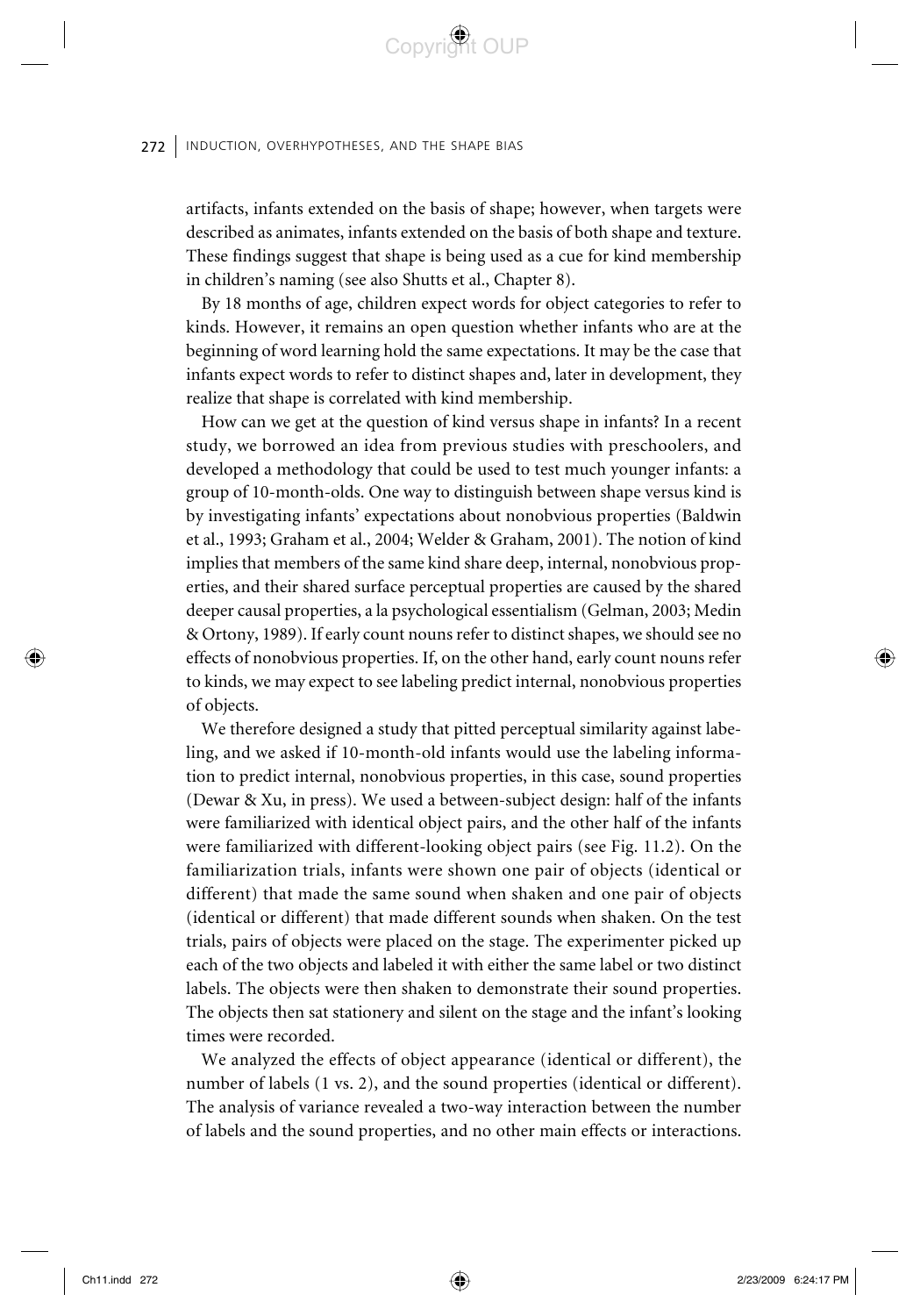

Fig. 11.2 Test trials for all four conditions (identical vs. different objects; one vs. two labels) from Dewar and Xu (in press). See colour plates.

Thus, regardless of object appearance, infants expected the object pair to make the same sound if one label was provided for both objects, and regardless of object appearance, infants expected the object pair to make different sounds if two distinct labels were provided. This was a surprising and striking result. For infants who live in contemporary society (at least in the United States or Canada), they are constantly exposed to toys that make different sounds; our impression is that there may not be a particular good correlation between object appearance and sound properties. Nevertheless, 10-month-old infants expected labeling to be predictive of an internal, nonobvious property, and they were willing to override perceptual similarity in favor of labeling information.

◈

◈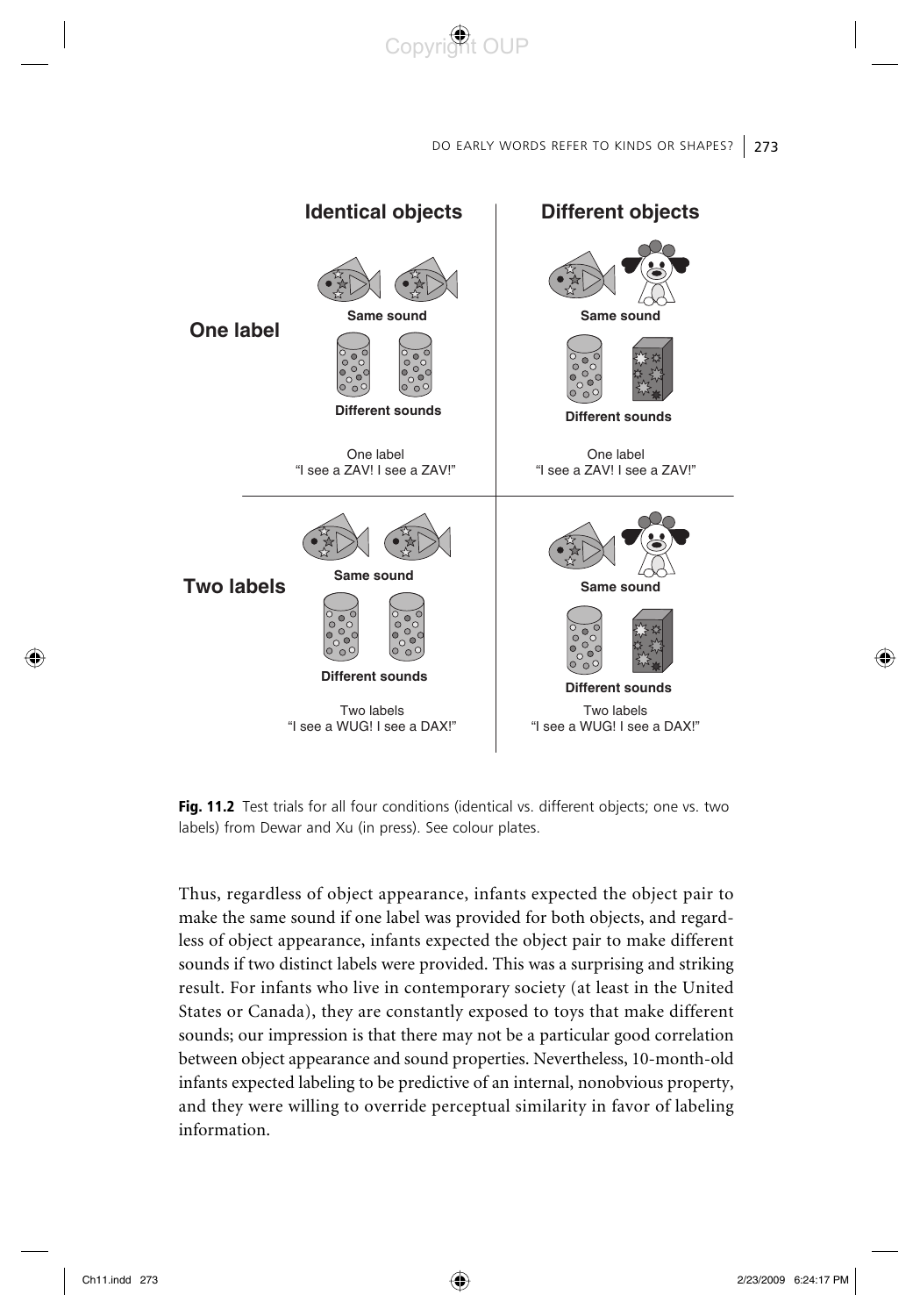### 11.5 What is the mechanism of learning?

The previous three studies provide evidence that (1) the shape bias is learned and (2) shape is a proxy for kind membership. If the shape bias is learned, how is it learned? What is the mechanism of learning such that even 9-month-old infants have acquired the bias? One prominent proposal in the literature is that the shape bias is learned through associative mechanisms, often instantiated in neural network and/or connectionist models (e.g., Colunga & Smith, 2005; Samuelson, 2005). An alternative account, which we will argue for, is a hierarchical Bayesian model that captures the idea of overhypothesis formation in general.

Convrict OUP

Kemp et al. (2007) presented the basics of a Bayesian model of overhypothesis formation, and one of their chosen case studies was the shape bias. They (and we) borrowed the idea of an overhypothesis from the philosopher Nelson Goodman, whose well-known book *Fact, Fiction, and Forecast* (1955) is considered a classic on induction. One widely cited example that Goodman uses to illustrate the idea is the following:

Suppose I show you a bunch of bags that are all identical. From the first bag I pull out a few marbles and they are all white. From the second bag I pull out a handful of marbles and they are all red. From the third bag I pull out some marbles and they are all green. If I ask you what you think the color of the next marble would be from the first, second, or the third bag, presumably you will answer with a high degree of confidence that the next marble will be white, red, and green, respectively. Now suppose I show you a new bag, and I pull out one marble that is blue. What do you think the color of the next marble will be from this new bag? Again, I think you will answer with a high degree of confidence that it is going to be blue (Fig. 11.3).

Goodman suggests, and we concur, that the learner is making both a first-order and a second-order generalization in this case, and perhaps with equal levels of confidence. In other words, the learner has formed an overhypothesis— 'Bagfuls of marbles are uniform in color'—and this secondorder generalization allows the learner to make predictions about a brand new bag with new marble colors she has never seen before.

Several researchers have applied this general idea to address the problem of how children acquire the shape bias (e.g., Smith et al., 2002; Samuelson, 2005; Kemp et al. 2007). Smith et al. (2002) hypothesized that first, children acquire count nouns that refer to object categories, e.g., 'cat' refers to cats, 'horse' refers to horses, and 'chair' refers to chairs, etc. For each word and each category, children may form a first-order generalization, e.g., the word 'cat' refers to objects that are cat-shaped, the word 'horse' refers to objects that are horse-shaped, and the word 'chair' refers to objects that are chair-shaped, etc. Once a number of individual words and categories are learned, the child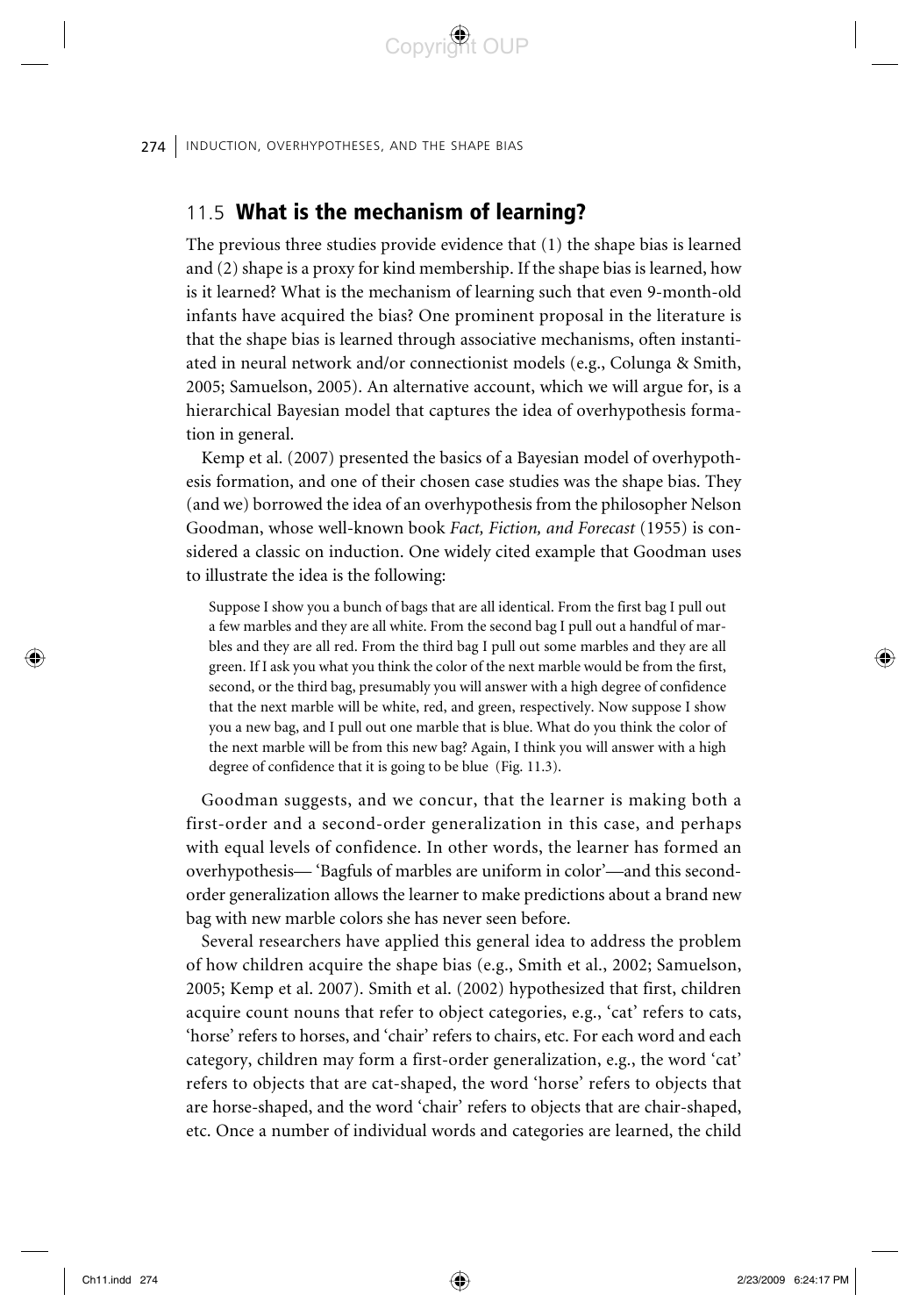

WHAT IS THE MECHANISM OF LEARNING? 275



**Fig. 11.3** A schematic of the thought experiment on overhypothesis formation by Goodman (1955). See colour plates.

may form a second-order generalization—that is, an overhypothesis—that 'Noun X refers to objects that are X-shaped'. This mechanism allows the child to go beyond the specific words and categories they have learned and to make a principled generalization about all count nouns that refer to object categories. In a set of elegant training studies, Smith et al. (2002) found that laboratory exposure to shape regularity and word usage with 17-month-old infants induced the shape bias and subsequently allowed these children to learn words faster outside of the laboratory.

The new studies we described earlier in this chapter suggest that the shape bias emerges earlier than 17 months, at least when the infants are not required to map specific words to specific objects (Dewar & Xu, 2007, 2008). If the

◈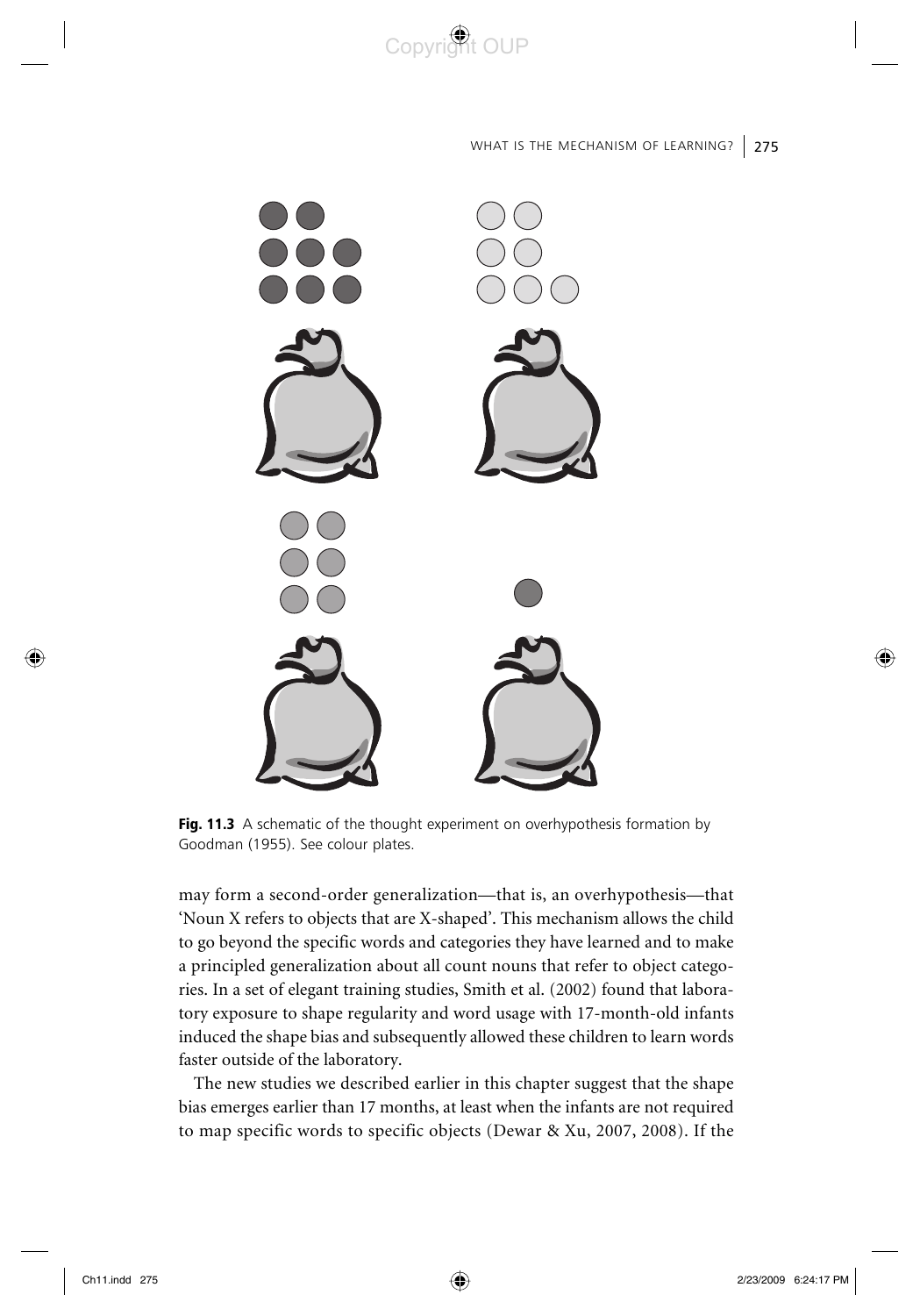shape bias is indeed learned through a mechanism of overhypothesis formation, we will need evidence from much younger infants. To date, two studies provide preliminary evidence that 8- to 12-month-old infants are able to form overhypotheses based on either shape or color after fairly limited exposure (Dewar & Xu, in preparation; Perfors et al. 2007).

Copyright OUP

In one experiment, we taught 8- to 12-month-old infants a visual rule: if two objects that collide have the same shape, an explosion effect occurs (i.e., interesting sounds playing and sparkles flying). If two objects that collide have the same color and texture, no effect occurs (see Fig. 11.4). During the training phase, the infants were shown combinations of five different shapes, five different colors, five different textures, and five different effects. Each habituation trial consisted of a continuous string of collision events, randomly chosen from the whole set. The habituation phase ended when the infants' looking times dropped to 50% or less of the initial level.

On the test trials, infants were shown two test events alternately: an expected event when two objects that shared a novel shape collided and a new effect occurred, and an unexpected event when two objects that shared a novel color and texture collided and a new effect occurred. If the infants had formed an



Fig. 11.4 Sample event from habituation trial. (a) When the objects match in shape, there is a sparkly effect when they collide. (b) When the objects do not match in shape, there is no effect.

◈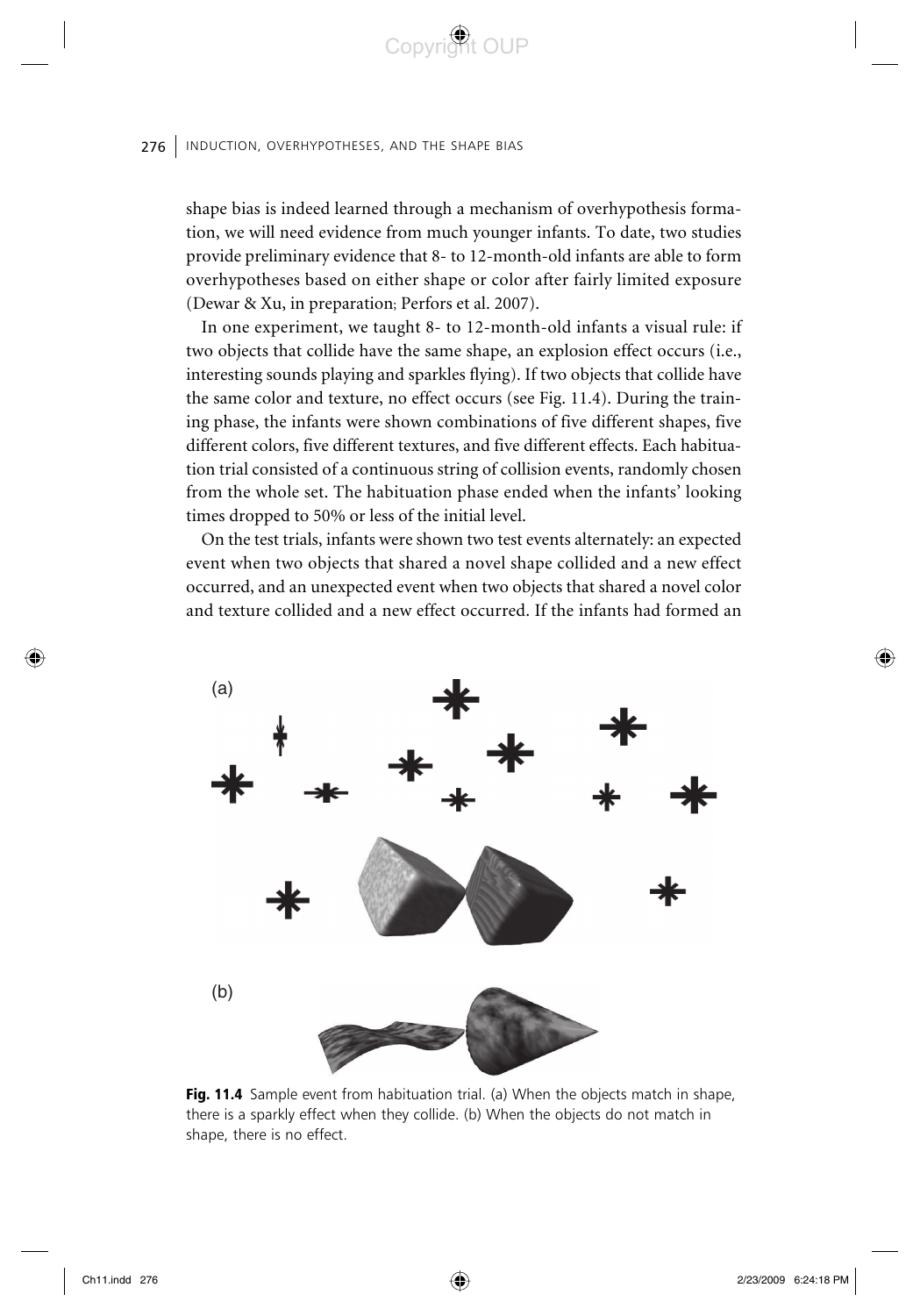#### WHAT IS THE MECHANISM OF LEARNING?  $\mid$  277

overhypothesis about how a shape match predicts an effect, they should look longer at the unexpected event than the expected event, even though both involved new objects and new effects. These were the results we found. When we divided up our sample into younger and older infants (8:15 to 10:15 and 10:16 to 12:15), we found no differences in looking times between the two age groups. Thus, at both 9 and 11 months, infants were readily able to form an overhypothesis based on shape. (For various technical reasons, these results are preliminary and they need to be replicated.)

Copyright OUP

Given these findings, however, one might still argue that perhaps shape is special—it may be more salient and therefore it may be easier to form an overhypothesis over this dimension. In the second study, we used a different experimental paradigm and conducted a version of the bags-of-marbles experiment a la Goodman (Dewar & Xu, in preparation). In the experimental condition, the experimenter began by bringing out a rectangular box. She pulled out four ping-pong balls from the box and placed them into a small transparent container in front of the box; all four balls were white. Next, the experimenter brought out another box and set it beside the first box. She pulled out four yellow ping-pong balls and placed them in front of the second box. The experimenter repeated the sequence with a third box and four pink ping-pong balls. Then, she brought out a fourth box and pulled out three black ping-pong balls plus a white ping-pong ball—this was the unexpected outcome. The pingpong balls were placed into the small container and looking time was recorded. Adults watching this event found the last draw surprising, because they have formed an overhypothesis about how each box contained uniformly colored ping-pong balls. For the expected outcome, the experimenter did exactly the same thing up until the last draw from the fourth box: instead of pulling the white ping-pong ball from the fourth box, she pulled it out of the first box, which in fact contained all white ping-pong balls. Thus, the outcomes of the expected and unexpected events were identical so as to rule out any intrinsic preferences for one outcome versus the other. We found that 9-month-old infants looked longer at the unexpected outcome than the expected outcome in the experimental condition.

In the control condition, the ping-pong balls placed into the first three boxes were drawn from all boxes (e.g., the first and the fourth white balls were drawn from the first box, the second white ball from the third box, and the third white ball from the second box), so the final display of three containers with four ping-pong balls of one color was the same as before but there was no overhypothesis to be formed about how 'boxes contain uniformly colored ping-pong balls'. The fourth box was brought out and the four ping-pong balls were drawn as in the expected and unexpected outcomes of the

⊕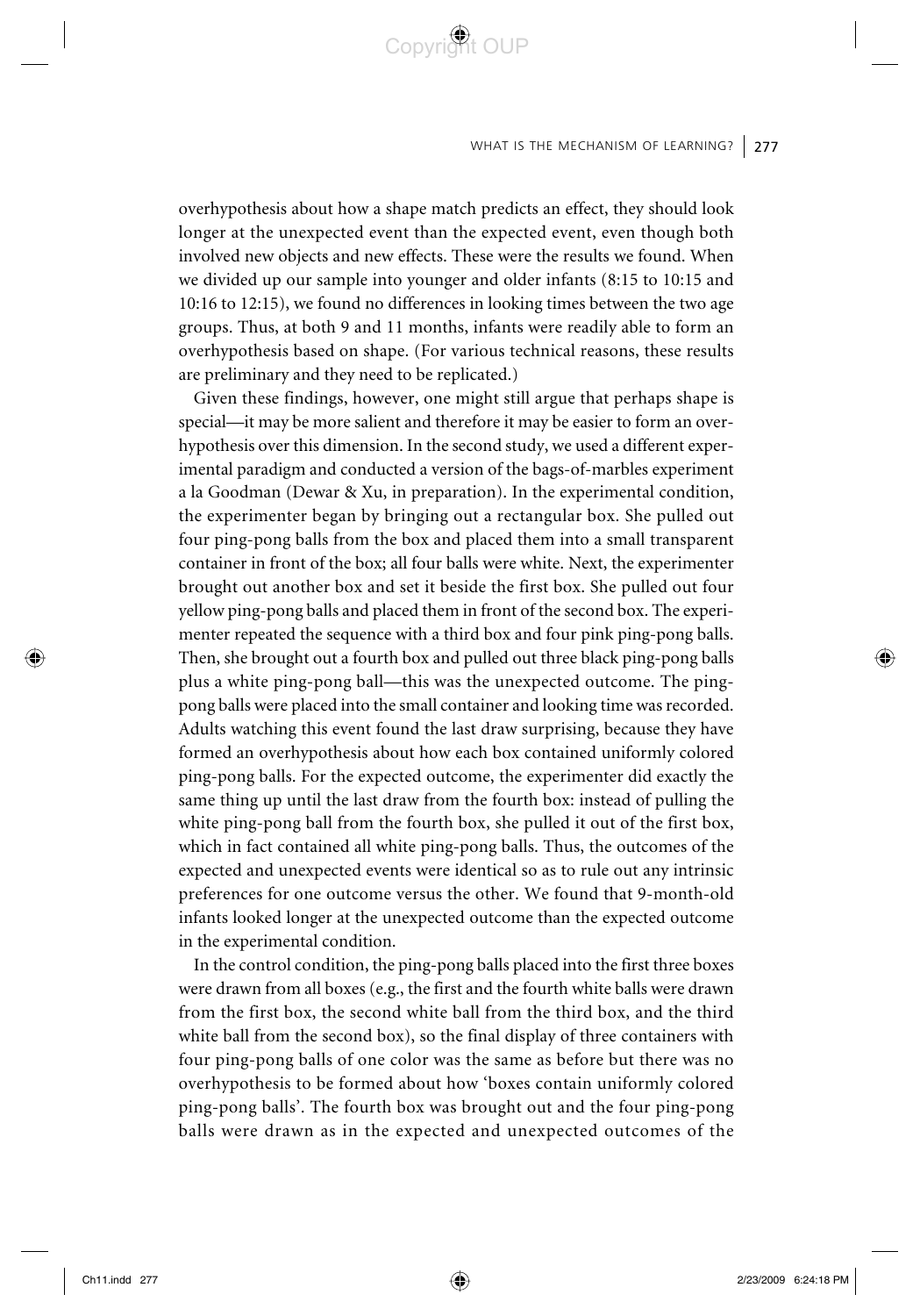experimental condition. Results showed that infants looked about equally at the two outcomes, suggesting that it was not the perceptual grouping or simply forming a first-order generalization with the last box that drove the effect in the experimental condition.

Convrict OUP

With very minimal exposure, infants seem to be willing to form an overhypothesis quickly, and this overhypothesis guides their inductive inference immediately. Which overhypothesis has been formed in these studies? At least two overhypotheses are consistent with the data we have collected so far: one is Goodman's 'bagfuls of marbles are uniform in color' (or our equivalent 'boxes of ping-pong balls are uniform in color', but they may vary on other dimensions); the other is 'bagfuls of marbles are identical within each bag'. Studies are underway to tease these apart. Are shape, color, and texture equally good candidate perceptual dimensions for forming overhypotheses? These are still open questions and studies are currently being conducted in our laboratory to address these issues.

In the hierarchical Bayesian model for overhypothesis learning presented by Kemp et al. (2007), a small number of perceptual dimensions (e.g., shape, texture, and color) are assigned a uniform prior probability. The inferential mechanism (i.e., Bayesian belief updating or estimation of the posterior probability given the data) updates all these hypotheses simultaneously given the data. In addition, it estimates two second-level parameters, one corresponding to how uniform a particular feature is within a category and the other corresponding to how that feature is distributed across categories. The uniform prior assumption is an important one: it states that no perceptual dimension is privileged at the beginning. The input statistics will push the model to consider one or another perceptual dimension as a reliable cue for word meaning, for example, for artifact objects, shape will receive a greater posterior; whereas for food objects, color will receive a greater posterior given the data. This model ensures rapid inductive learning in part because every item contributes to the second-order inference, whereas a more bottom-up or associative learner would require many items before forming even first-order generalizations. This sort of rapid learning is one of the characteristics that distinguish a Bayesian model from a standard neural network model (e.g., Colunga & Smith, 2005).

How do we know which hypotheses children assign initial high prior probability to? We can think of two possible empirical tests. One is to show that given roughly the same amount of data, overhypotheses over *shape* or *color* (or a few other perceptual dimensions) can be formed fairly quickly and easily; the other is to investigate whether certain features, such as *being placed on the left side of the table*, are also subject to overhypothesis formation.

⊕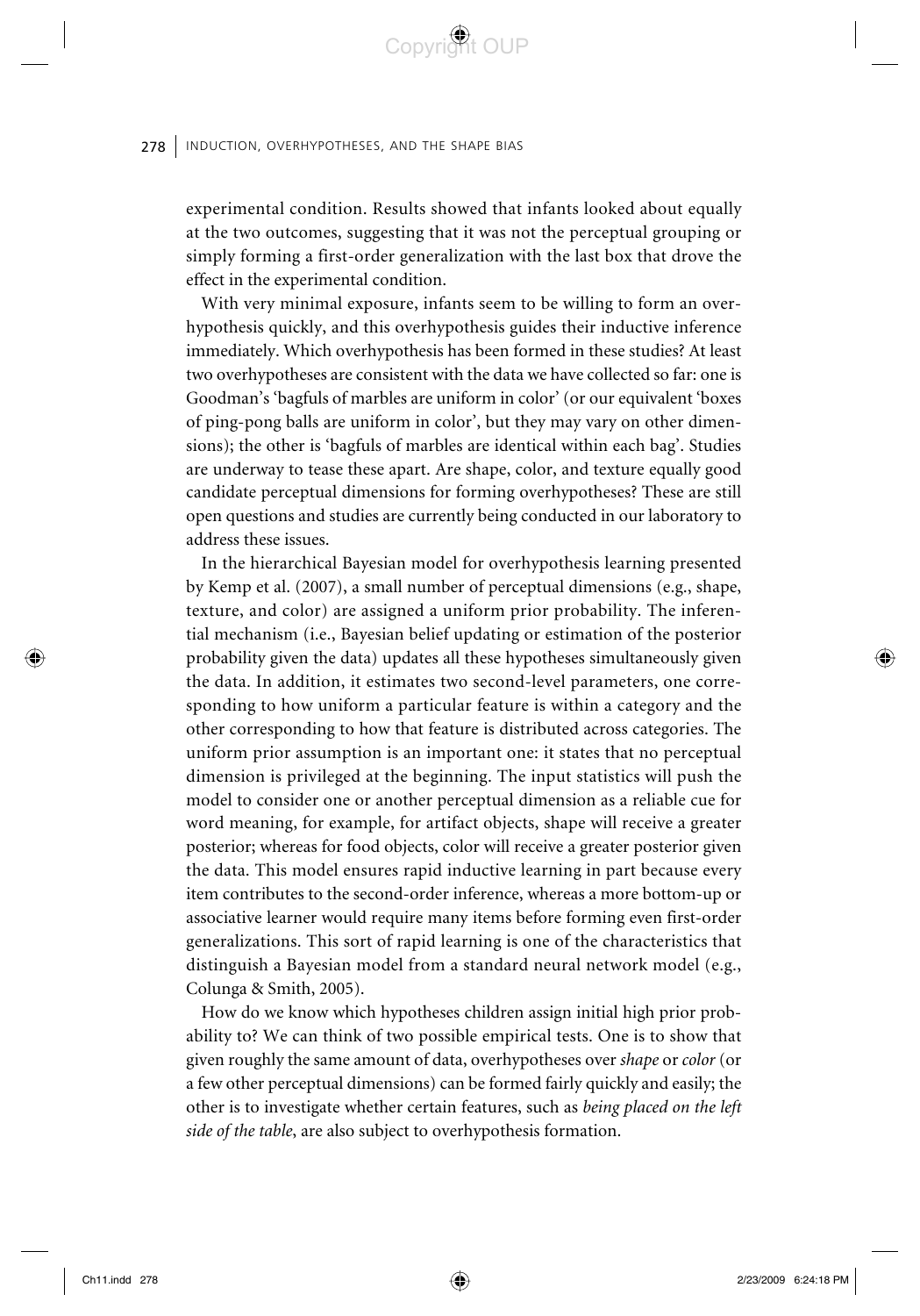#### OTHER LEARNED BIASES IN LANGUAGE AND COGNITION 279

|                                   | Learned or<br>innate? | Kinds vs.<br>shapes? | Mechanism of learning    |
|-----------------------------------|-----------------------|----------------------|--------------------------|
| Standard<br>nativist              | innate                | kinds                | N/A                      |
| Standard<br>empiricist            | learned               | shapes               | associative learning     |
| <b>Rational</b><br>constructivist | learned               | kinds                | overhypothesis formation |

Copyright OUP

Fig. 11.5 Three views of the development of the shape bias.

The rational constructivist view differs from both the nativist and the empiricist view of cognitive development. Using the shape bias in word learning as an example, the rational constructivist view is committed to this bias being learned, being subject to object domain effects, and to be learned via domaingeneral inferential mechanisms such as overhypothesis formation (this is the non-nativist part). At the same time, this view accepts that early count nouns for objects map onto kinds, and that shape is a proxy for kind membership. Furthermore, the mechanisms we suggest are not 'dumb' correlation detectors but rather complex rational learning mechanisms (this is the non-empiricist part) (see Fig. 11.5 of the various views).

# 11.6 Generality of the approach: other learned biases in language and cognition

Other word-learning biases may be acquired in a similar way. We briefly describe three cases in this section. Some researchers have argued that the basic-level bias is learned (e.g., Callanan, 1989; Callanan et al., 1994; Xu & Tenenbaum, 2007). One possible learning mechanism for this bias is overhypothesis formation. The child learns early on that words for object categories tend to refer to objects that have high within-category perceptual similarity and low between-category similarity, i.e., the basic level, then she expects other count nouns for objects to work the same way. For example, all dogs share a basic shape, but we also have subordinate-level count nouns such as *poodle*, *terrier*, *Chihuahua*, and *German Shepard*. This learning story suggests that if most of the count nouns a child was exposed to referred to subordinatelevel categories, the child might instead arrive at the generalization that count nouns tend to refer to subordinate-level categories. Thus, an overhypothesis about the level of category specificity to which count nouns tend to refer may be formed to guide future word learning.

In another line of research, we have charted the development of sortal concepts in infants, and suggested that word learning may be an important causal

⊕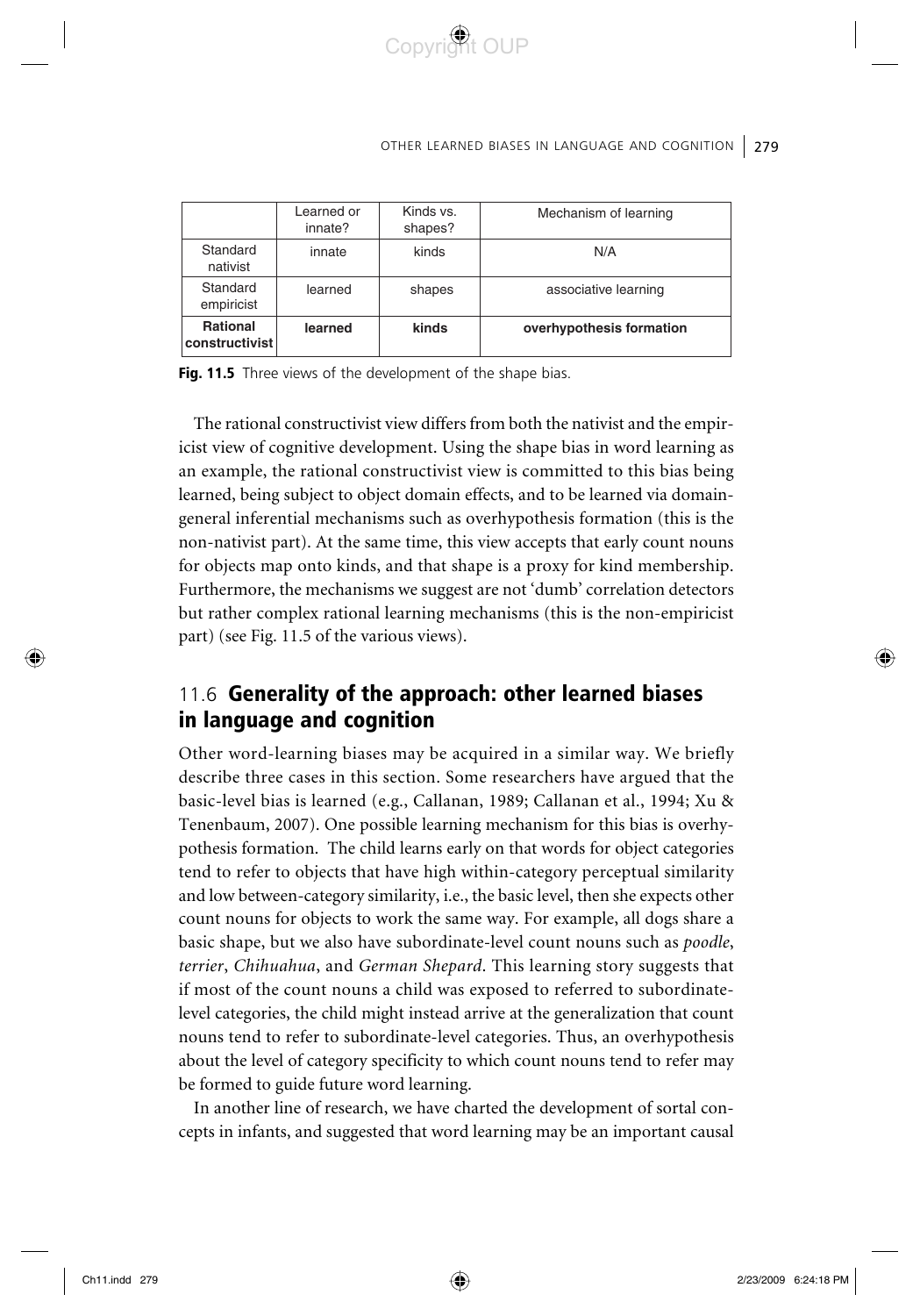factor in acquiring sortal concepts, which are a subset of our concepts that provide criteria for individuation and identity (see Xu, 2007b, for a review). Some of our empirical work suggests that at 9 months infants can use the presence of two distinct count noun labels to help them make the inference that two objects are behind an occluder in an object individuation task. By 12 months, online verbal labeling is not needed in the same task, at least for different-shaped objects, suggesting that by the end of the first year, infants may have formed a general rule of thumb about whether particular perceptual differences provide sufficient evidence for positing a second object in the event. One possible learning mechanism is that the younger infants learn piecemeal that certain perceptual features matter for object identity and hearing linguistic labels provide strong evidence for that. By tracking word usage and object features over time, the infants may form an overhypothesis about which perceptual features may be important for object identity. Once that overhypothesis is formed, infants no longer need explicit labeling for object individuation.

Convri<sup>ch</sup>t OUP

Lastly, biases for other aspects of language can be acquired via overhypothesis as well. Wonnacott et al. (2007) present evidence from adults learning the word order of an artificial language that adults not only learn the specific frequency distribution of individual verbs (i.e., whether they appear in a Verb-Subject-Object order or a VOS-particle order) but also track the overall distribution of verb types (e.g., if majority of the verbs allow the alternation, then they generate novel alternations for other verbs in the language.) Again, the general idea of an overhypothesis applies: what the adults may have learned by tracking verb-type information is that they entertain the hypothesis 'in this language, word order is flexible' if enough verb types support it (see Perfors, 2008, for a Bayesian model that captures these phenomena).

Overhypothesis formation is presumably a domain-general mechanism, not specific to word learning, or to language. Shipley (1993) was probably the first psychologist to draw our attention to Goodman's work (1955) and to apply it to developmental psychology. She points out that a child learning about animal species may acquire knowledge about specific animal kinds, and then form an overhypothesis about all animal kinds. For example, children may learn that cows eat grass, rabbits eat carrots, and monkeys eat bananas. They may also learn that fish live in water, goats live on mountains, and dogs often live in people's homes. From these data, children may form the overhypothesis that animal kinds have characteristic diets and they have characteristic habitats. Once this second-order generalization is formed, children would expect new animal kinds they encounter to have these properties, and this may give them pointers when seeking new knowledge. We have followed up on these

⊕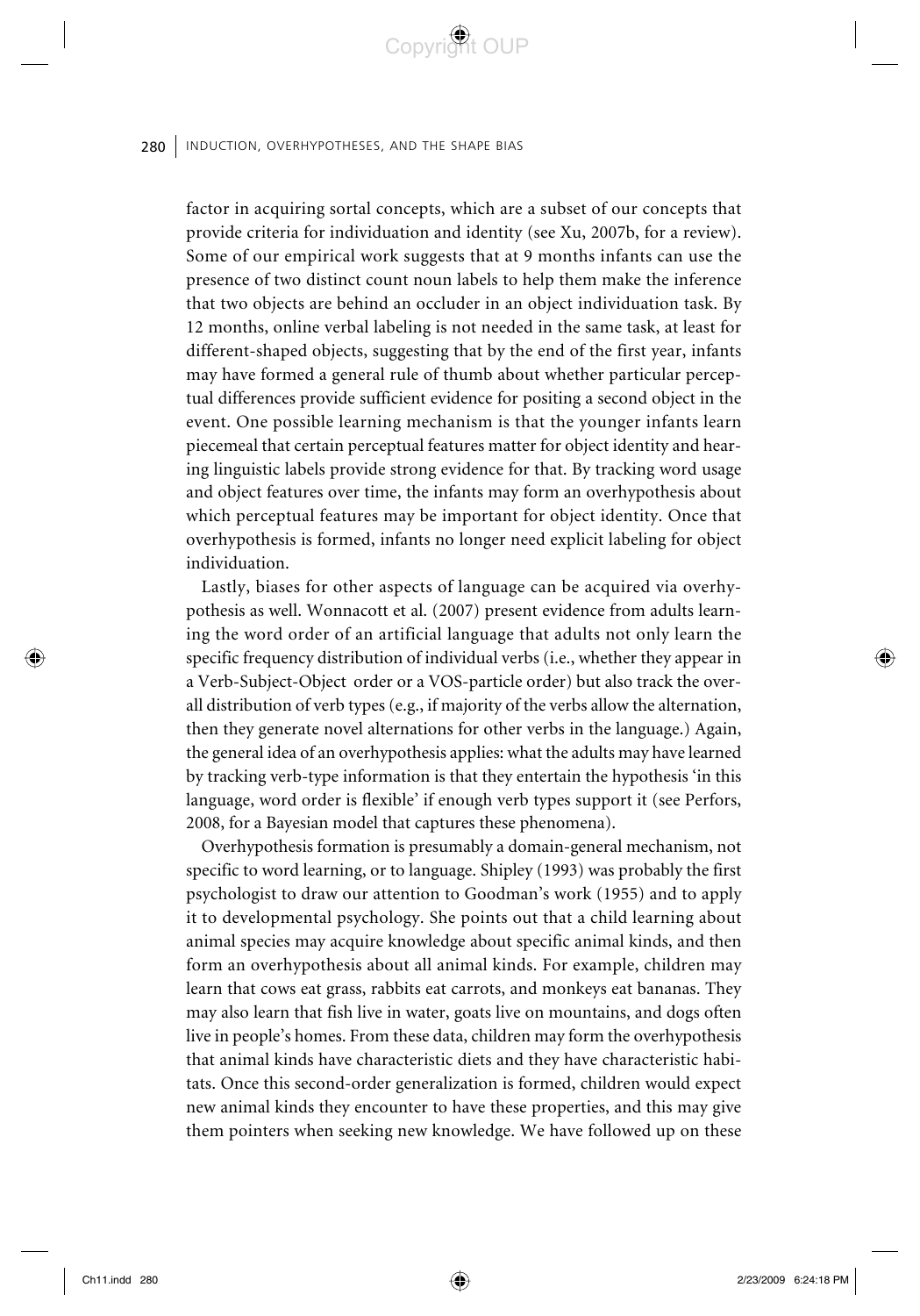

studies in the laboratory to address the issue of how domain-general these learning mechanisms are.

# 11.7 Conclusions: the basic commitments of rational constructivism

The case study on the shape bias is meant to illustrate the basic ideas behind a rational constructivist approach to studying development. On the one hand, we are committed to a representational view of the mind, and we submit that certain conceptual primitives such as *OBJECT*, *AGENT*, *NUMBER*, and *KIND* may be innately given (or learned very early), and they provide the foundation for later development. At the same time, we suggest that specific biases such as the shape bias or the basic-level bias are learned, and we provide some suggestions and evidence for the existence of powerful, domain-general inductive learning mechanisms such as overhypothesis formation and probabilistic reasoning (e.g., Girotto & Gonzalez, 2007; Gopnik et al., 2004; Kushnir et al., in press; Schlottman, 2001; Teglas et al., 2007; Xu & Garcia, 2008; Xu & Tenenbaum, 2007). Our hope is that the existence of these inductive learning mechanisms, perhaps best instantiated as computational models within a Bayesian framework, gives us the tools we need to avoid ascribing very specific, innately given biases to the young human learner. Furthermore, these mechanisms themselves need to be discovered and studied in a great deal more detail. In each case, a detailed learning story may be in sight, one that meets the challenges of human inductive learning—making meaningful and principled generalizations based on limited amount of data.

### Acknowledgment

We thank Susan Carey, Stephanie Denison, Charles Kemp, Mijke Rhemtulla, Joshua Tenenbaum, and Henny Yeung for helpful discussions. This research was supported by grants from NSERC and SSHRC Canada to F. Xu.

### **References**

- **Baillargeon, R.** (2004). Infants' physical world. *Current Directions in Psychological Science*, *3*, 89–94.
- **Baldwin, D., Markman, E. M., & Melartin, R. L.** (1993). Infants' ability to draw inferences about nonobvious object properties: evidence from exploratory play. *Child Development*, *64*, 711–728.
- **Bloom, P., & Markson, L.** (1998). Intention and analogy in children's naming of pictorial representations. *Psychological Science, 9*, 200–204.
- **Booth, A. E., Waxman, S. R., & Huang, Y. T.** (2005). Conceptual information permeates word learning in infancy. *Developmental psychology*, *41*, 491–505.

⊕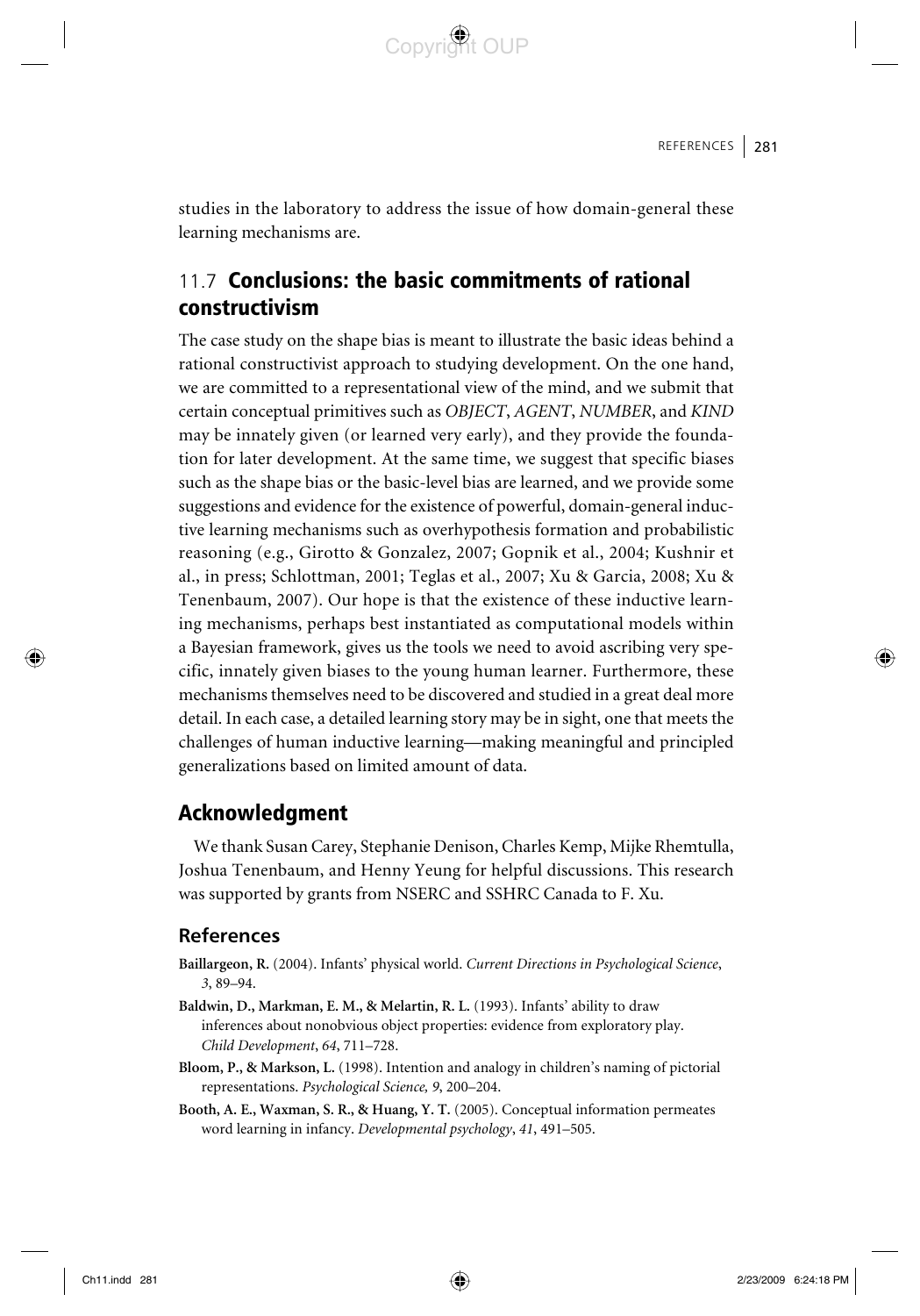282 | INDUCTION, OVERHYPOTHESES, AND THE SHAPE BIAS

**Callanan, M. A.** (1989). Development of object categories and inclusion relations: preschoolers' hypotheses about word meanings. *Developmental Psychology, 25*, 207–216.

Copyri<sup>n</sup>t OUP

- **Callanan, M. A., Repp, A. M., McCarthy, M. G., & Latzke, M .A.** (1994). Children's hypotheses about word meanings: Is there a basic level constraint? *Journal of Experimental Child Psychology, 57*, 108–138.
- **Cimpian, A., & Markman, E. M.** (2005). The absence of a shape bias in children's word learning. *Developmental Psychology*, *41*, 1003–1019.
- **Colunga, E., & Smith, L. B.** (2005). From the lexicon to expectations about kinds: a role for associative learning. *Psychological Review*, *112*, 347–382.
- **Dewar, K. & Xu, F.** (in preparation) Overhypothesis formation in 9-month-old infants. Manuscript in preparation.
- **Dewar, K. & Xu, F.** (in press) Do early nouns refer to kinds or distinct shapes? Evidence from 10-month-old infants. *Psychological Science.*
- **Dewar, K., & Xu, F.** (2007) Do 9-month-old infants expect distinct words to refer to kinds? *Developmental Psychology*, *43*, 1227–1238.
- **Dewar, K. & Xu, F.** (2008) Do 9-month-old infants expect distinct labels to refer to kinds: the effect of domain. Poster presented at the 16th Biennial International Conference on Infant Studies, Vancouver, Canada.
- **Diesendruck, G., & Bloom, P.** (2003) How specific is the shape bias? *Child Development*, *74*, 168–178.

**Gelman, S. A.** (2003). The *Essential Child*. Oxford: Oxford University Press.

- **Gelman, S. A., & Ebeling, K. S.** (1998). Shape and representational status in children's early naming. *Cognition*, *66*, B35–B47.
- **Girotto, V., & Gonzalez, M.** (2007). Children's understanding of posterior probability. *Cognition*, *106*, 325–344.
- **Goodman, N.** (1955). *Fact, Fiction, and Forecast*. Cambridge, MA: Harvard University Press.
- **Gopnik, A., Glymore, C., Sobel, D. M., Schulz, L. E., Kushnir, T., & Danks, D.** (2004). A theory of causal learning in children: causal maps and Bayes nets. *Psychological Review*, *111*, 3–32.
- **Graham, S. A., Kilbreath, C. S., & Welder, A. N.** (2004). 13-month-olds rely on shared labels and shape similarity for inductive inferences. *Child Development*, *75*, 409–427.
- **Jones, S. S., & Smith, L. B.** (2002). How children know the relevant properties for generalizing object names. *Developmental Science*, *5*, 219–232.
- **Kemp, C., Perfors, A., & Tenenbaum, J.B.** (2007). Learning overhypotheses with hierarchical Bayesian models. *Developmental Science*, *10*, 307–321.
- **Kushnir, T., Xu, F. & Wellman, H.** (2008) Preschoolers use statistical sampling information to infer the preferences of others. In V. Sloutsky, B. Love, & K. MacRae (Eds.) *Proceedings of the 30th Annual Conference of the Cognitive Science Society.*
- **Landau, B., Smith, L. B., & Jones, S. S.** (1988). The importance of shape in early lexical learning. *Cognitive Development*, *3*, 299–321.
- **Macnamara, J.** (1982). *Names for Things: A Study of Human Learning*. Cambridge, MA: MIT Press.

**Marcus, G.** (2001). *The Algebraic Mind*. Cambridge, MA: MIT Press.

**Markman, E. M.** (1989). *Categorization and Naming in Children*. Cambridge, MA: MIT Press.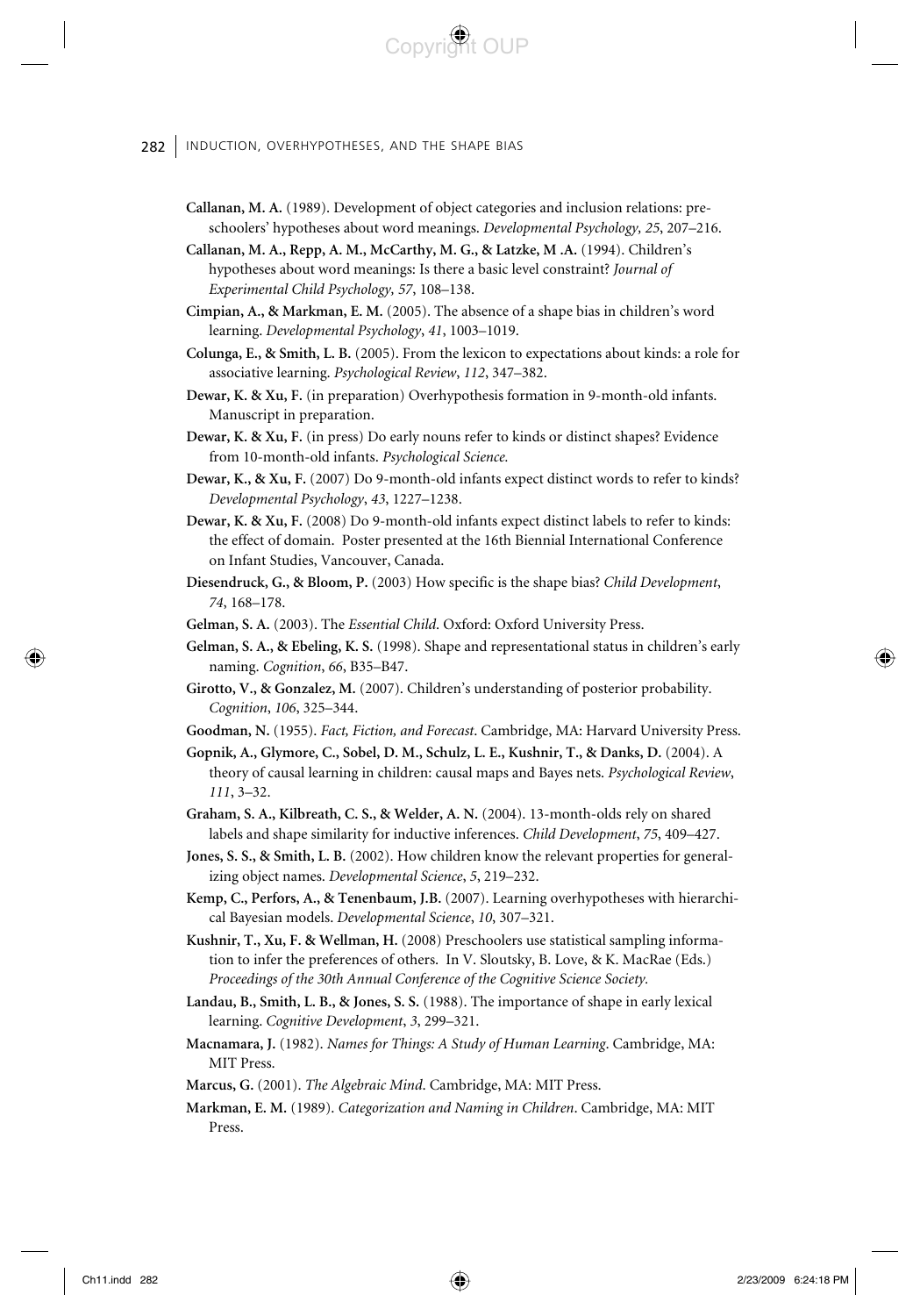#### REFERENCES | 283

Copyright OUP

- **Markson, L., Diesendruck, G., & Bloom, P.** (2008). The shape of thought. *Developmental Science*, *11*, 204–208.
- **Medin, D., & Ortony, A.** (1989). Psychological essentialism. In S. Vosniadou, & A. Ortony (Eds.), *Similarity and Analogical Reasoning* (pp. 179–195). New York: Cambridge University Press.
- **Nelson, K.** (1973). Structure and strategy in learning to talk. *Monographs of the Society for Research in Child Development*, *38*.
- **Perfors, A.** (2008). *Learnability, Representation, and Language: A Bayesian Approach*. Unpublished doctoral dissertation, Massachusetts Institute of Technology.
- **Perfors, A., Kemp, C., Tenenbaum, J. B., & Xu, F.** (2007) Learning inductive constraints. Talk presented at the Biennial Meeting of the Society for Research in Child Development, March 29–April 1, Boston, MA.
- **Quine, W. V. O.** (1960). *Word and Object*. Cambridge, MA: MIT Press.
- **Rosch, E., Mervis, C. B., Gray, W., Johnson, D., & Boyes-Braem, P.** (1976). Basic objects in natural categories. *Cognitive Psychology*, *8*, 382–439.
- **Samuelson, L. K.** (2005). Statistical regularities in vocabulary guide language acquisition in connectionist models and 15–20 month olds. *Developmental Psychology*, *38*, 1016–1037.
- **Samuelson, L. K., & Bloom, P.** (2008). The shape controversy: What counts as an explanation of development? Introduction to the special section. *Developmental Science*, *11*, 183–184.
- **Samuelson, L. K., & Smith, L. B.** (2005). They call it like they see it: spontaneous naming and attention to shape. *Developmental Science*, *8*, 182–198.
- **Schlottman, A.** (2001). Children's probability intuitions: understanding the expected value of complex gambles. *Child Development*, *72*, 103–122.
- **Shipley, E.** (1993). Categories, hierarchies, and induction. *The Psychology of Learning and Motivation*, *30*, 265–301.
- **Smith, L. B., Jones, S. S., Landau, B., Gershkoff-Stowe, L., & Samuelson, L.** (2002). Object name learning provides on-the-job training for attention. *Psychological Science*, *13*, 13–19.
- **Soja, N. N., Carey, S., & Spelke, E. S.** (1991). Ontological categories guide young children's inductions of word meaning: object terms and substance terms. *Cognition*, *38*, 179–211.
- **Spelke, E. S.** (1994). Initial knowledge: six suggestions. *Cognition*, *50*, 431–445.
- **Teglas, E., Girotto, V., Gonzalez, M., & Bonatti, L.** (2007) Intuitions of probabilities shape expectations about the future at 12 months and beyond. *Proceedings of the National Academy of Sciences of the United States of America*, *104*, 19156–19159.
- **Waxman, S. R.** (1999). Specifying the scope of 13-month-olds' expectations for novel words. *Cognition*, *70*, B35–B50.
- **Welder, A. N., & Graham, A.** (2001). The influence of shape similarity and shared labels on infants' inductive inferences about nonobvious object properties. *Child Development*, *72*, 1653–1673.
- **Wonnacott, E., Newport, E. L., & Tanenhaus, M. K.** (2007) Acquiring and processing verb argument structure: distributional learning in a miniature language. *Cognitive Psychology*, *56*, 165–209.